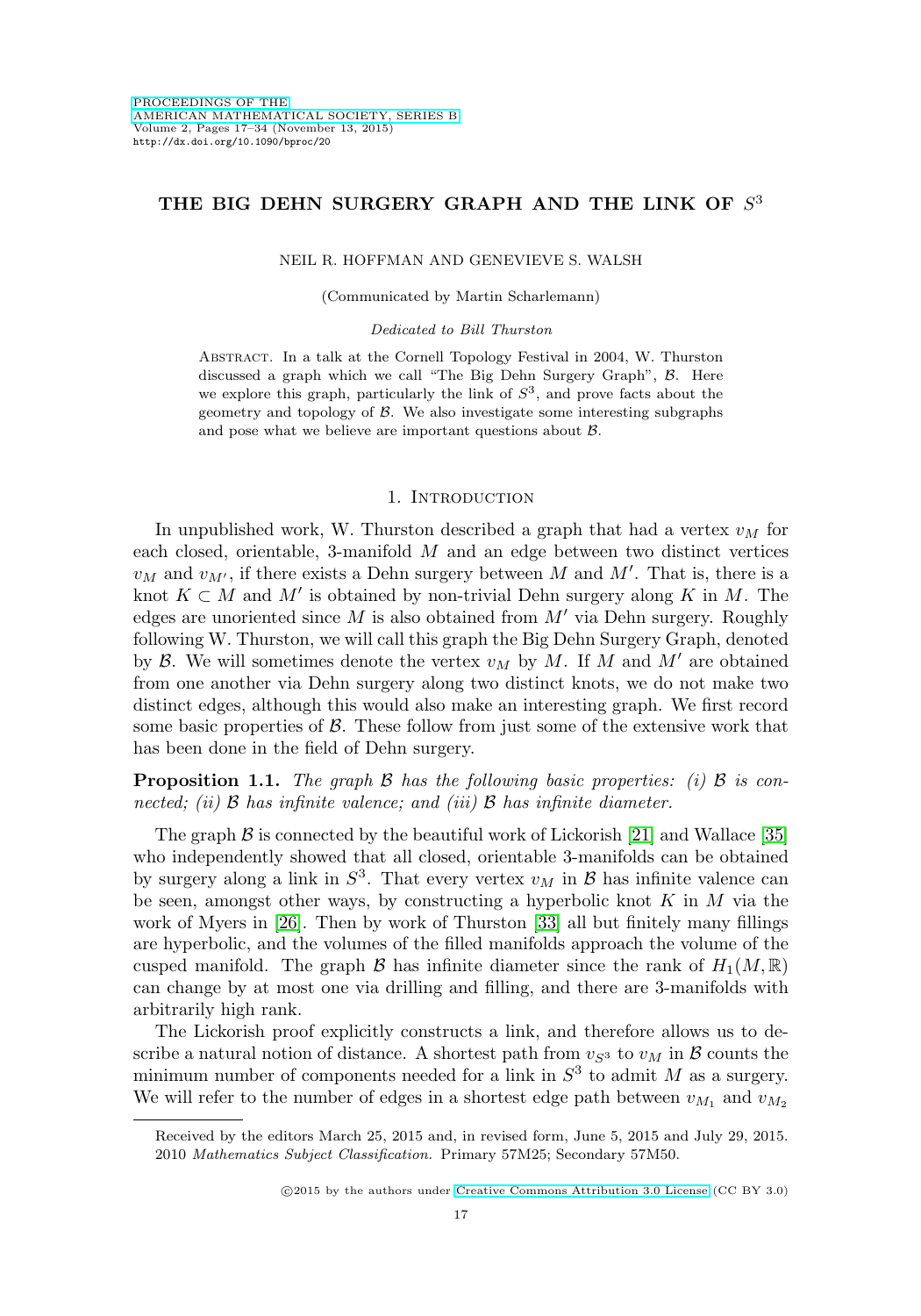as the Lickorish path length and denote this function by  $p_L(v_{M_1}, v_{M_2})$ . For example, if  $P^3$  $P^3$  denotes the Poincaré homology sphere, then  $p_L(S^3, P^3 \# P^3) = 2$ . See §3 for more on  $p_L$ . Lickorish path length appears in the literature as surgery distance (see [\[3\]](#page-16-0), [\[18\]](#page-17-4)). This gives us a metric on  $\mathcal{B}$ , which we assume throughout the paper.

The Big Dehn Surgery Graph is very big. In order to get a handle on it, we will study some useful subgraphs. We denote the subgraph of a graph generated by the vertices  $\{v_i\}$  by  $\langle \{v_i\} \rangle$ . The link of a vertex v is the subgraph  $lk(v) = \langle w :$  $p_L(v, w) = 1$ . If there is an automorphism of B taking a vertex v to a vertex w, then the links of  $v$  and  $w$  are isomorphic as graphs. We study the links of vertices and a possible characterization of the link of  $S<sup>3</sup>$  in §[2.](#page-1-0) Associated to any knot K in a manifold M is a  $\mathbb{K}_{\infty}$ , the complete graph on infinitely many vertices (to distinguish between knots and complete graphs we will use  $\mathbb{K}_{\infty}$  and  $\mathbb{K}_{n}$  to denote complete graphs). When we want to describe a  $\mathbb{K}_{\infty}$  subgraph of  $\mathcal{B}$ , we will use  $M_{\infty}^K = \langle v_{M'} : M' = M(K; r) \rangle$ . See §[2](#page-1-0) for notation conventions used in this paper.

Interestingly, not every  $\mathbb{K}_{\infty}$  arises this way. We prove this in §[4](#page-7-0) and make some further observations about these subgraphs. In §[6](#page-10-0) we study the subgraph  $\mathcal{B}_H$ . The vertices of the subgraph  $\mathcal{B}_H$  are closed hyperbolic 3-manifolds and there is an edge between two vertices  $v_M$  and  $v_N$  if there is a cusped hyperbolic 3-manifold with two fillings homeomorphic to M and N. We also study the geometry of  $\beta$  and  $\mathcal{B}_H$ , showing that neither is δ-hyperbolic in §[7.](#page-13-0) In §[7](#page-13-0) we also construct flats of arbitrarily large dimension in  $\mathcal{B}$ . An infinite family of hyperbolic 3-manifolds with weight one fundamental group which are not obtained via surgery on a knot in  $S<sup>3</sup>$ is given in §[3.](#page-2-0) This shows that a characterization of the vertices in the link of  $S^3$ remains open. Bounded subgraphs whose vertices correspond to other geometries are detailed in §[5.](#page-9-0)

## 2. THE LINK OF  $S^3$

<span id="page-1-0"></span>We now set notation which we will use for the remainder of the paper. A *slope* on the boundary of a 3-manifold  $M$  is an isotopy class of unoriented, simple closed curves on  $\partial M$ . We denote the result of Dehn surgery on M along a knot K ⊂ M with filling slope r by  $M(K; r)$ . We denote Dehn filling along a link  $L =$  $K_1 \cup K_2 \cdots \cup K_n \subset M$  by  $M(\{K_1,\ldots,K_n\}; (r_1,\ldots,r_n))$  or  $M(L; (r_1,\ldots,r_n)),$ with a dash denoting an unfilled component. Thus the exterior of  $K$  in  $M$  is denoted  $M(K; -)$  and the complement is denoted by  $M \setminus K$ . We will say that  $M(K; -)$  or  $M \setminus K$  is hyperbolic if its interior admits a complete hyperbolic metric of finite volume. For knot and link exteriors in  $S<sup>3</sup>$  we will frame the boundary tori homologically, unless otherwise noted.

Here we study the links of vertices in  $\mathcal{B}$ , particularly the link of  $S^3$ . As above, the link of a vertex in B is the subgraph  $lk(v) = \langle w : p_L(v, w) = 1 \rangle$ . If v is associated to the manifold  $M$ , the vertices in this subgraph correspond to distinct manifolds which can be obtained via Dehn surgery on knots in  $M$ . We refer to this subgraph as the link of  $M$  in  $\mathcal{B}$ , or just the link of  $M$ .

The link of  $S^3$  in  $\beta$  is connected. There are several proofs of this fact. Perhaps the most intuitive is to use that a crossing change on a knot in  $S<sup>3</sup>$  can be realized as a Dehn surgery along an unknotted circle; see [\[31\]](#page-17-5). One must be careful to ensure that none of these surgeries results in  $S<sup>3</sup>$ .

The proof we give here arose from conversations with Luisa Pauoluzzi, and the path shows that the link of  $S<sup>3</sup>$  has bounded diameter.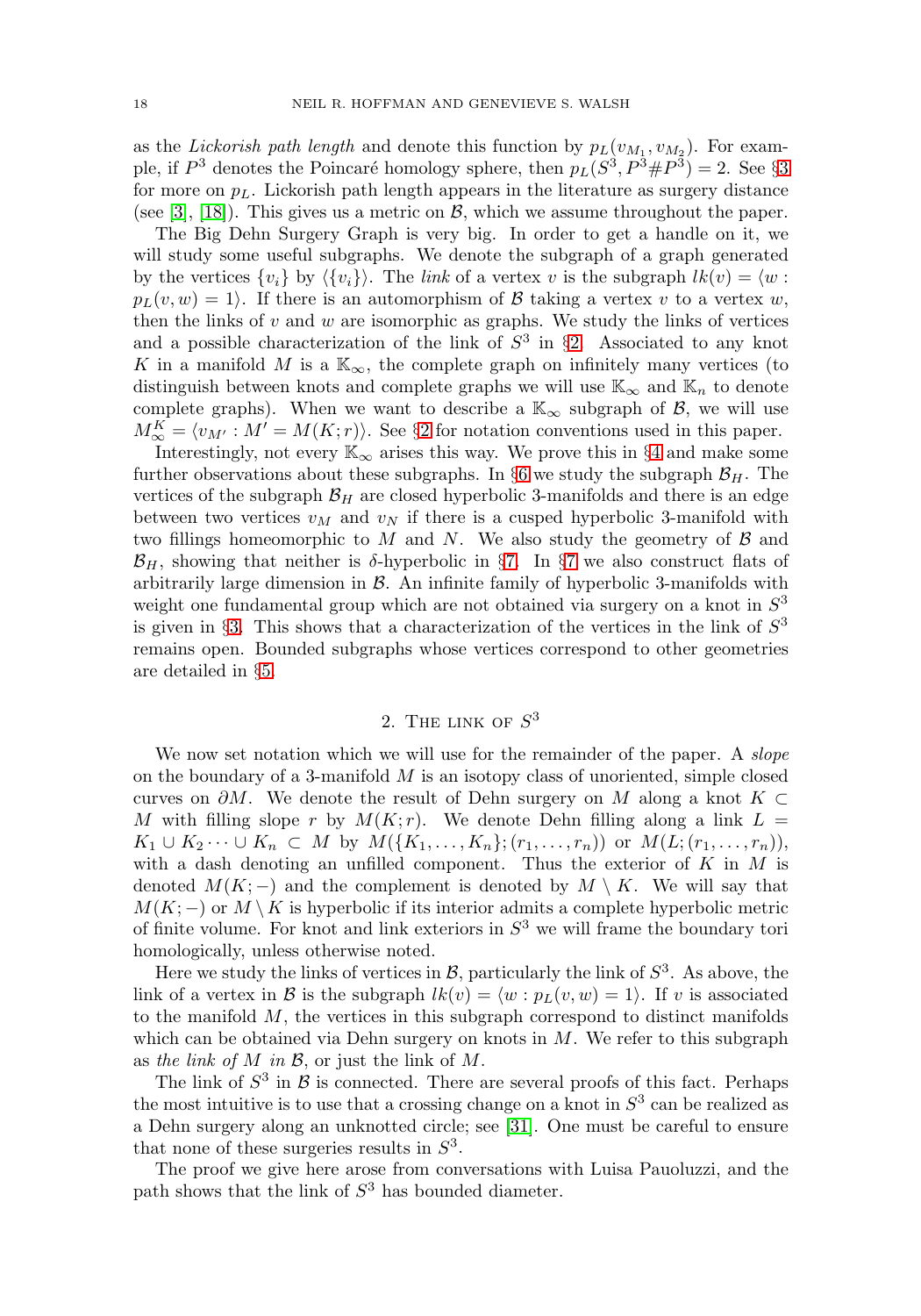## **Proposition 2.1.** The link of  $S^3$  in  $\mathcal B$  is connected and of bounded diameter.

*Proof.* We show any surgery on a knot in  $S^3$ ,  $S^3(K; r)$ , is at most distance three in the link from a lens space. Let  $CK$  denote a cable of  $K$ . Then there is a surgery slope pq and a lens space  $L(p,q)$  such that  $S^3(CK; pq) = S^3(K; p/q) \# L(p,q)$ ; see [\[10\]](#page-16-1). Thus  $S^3(CK; pq)$  is distance one from a surgery along K and distance one from a lens space.

One might hope to distinguish the links of vertices combinatorially in  $\beta$ . For example, is the link of any vertex in  $\beta$  connected? of bounded diameter? A negative answer would lead to an obstruction to automorphisms of the graph that do not fix  $S<sup>3</sup>$ . More generally, an answer to the following question would lead to a better understanding of how the Dehn surgery structure of a manifold relates to the homeomorphism type.

**Question 2.2.** Does the graph  $\beta$  admit a non-trivial automorphism?

Given our results below in §[3,](#page-2-0) we do not know of a conjectured answer to the following problem, which amounts to characterizing manifolds obtained via surgery on a knot in  $S^3$ .

<span id="page-2-0"></span>**Problem 2.3.** Characterize the vertices in the link of  $S<sup>3</sup>$ .

#### 3. Hyperbolic examples with weight one fundamental groups

A group is *weight* n if it can be normally generated by n elements and no normal generating set with fewer elements exists. Recall that all knot groups are weight one and hence all manifolds obtained by surgery along a knot in  $S<sup>3</sup>$  have weight one fundamental groups. It is a folklore question if a manifold which admits a geometric structure and has a weight one fundamental group can always be realized as surgery along a knot in  $S<sup>3</sup>$  (see [\[1,](#page-16-2) Question 9.23]). The restriction to geometric manifolds is necessary since the fundamental group of  $P^3 \# P^3$  is weight one, where  $P^3$  is the Poincaré homology sphere. This cannot be surgery along a knot in  $S<sup>3</sup>$  since if a reducible manifold is surgery along a non-trivial knot in  $S<sup>3</sup>$ , one of the factors is a lens space [\[11\]](#page-16-3).

In Theorem [3.4](#page-4-0) we show that there are infinitely many hyperbolic 3-manifolds whose fundamental groups are normally generated by one element but which are not in the link of  $S<sup>3</sup>$  (Theorem [3.4\)](#page-4-0). Our technique is a generalization to the hyperbolic setting of a method of Margaret Doig, who in [\[8\]](#page-16-4) first came up with examples that could not be obtained via surgery on a knot in  $S<sup>3</sup>$  using the d-invariant. Boyer and Lines [\[5\]](#page-16-5) exhibited a different set of small Seifert fibered spaces which are weight one but not surgery along a knot in  $S<sup>3</sup>$ .

Before describing the hyperbolic examples, we make a few remarks regarding the weight one condition. We have the following obstruction to surgery due to James Howie:

**Theorem 3.1** ([\[17,](#page-17-6) Corollary 4.2]). Every one relator product of three cyclic groups is non-trivial.

This implies, for example, that  $M \cong L(p_1, q_1) \# L(p_2, q_2) \# L(p_3, q_3)$ , is not obtained via surgery on a knot in  $S<sup>3</sup>$ , since its fundamental group is not weight one. However, when the  $p_i$  are pairwise relatively prime, its homology is cyclic.

The following proposition extends this consequence of Howie's result to hyperbolic manifolds.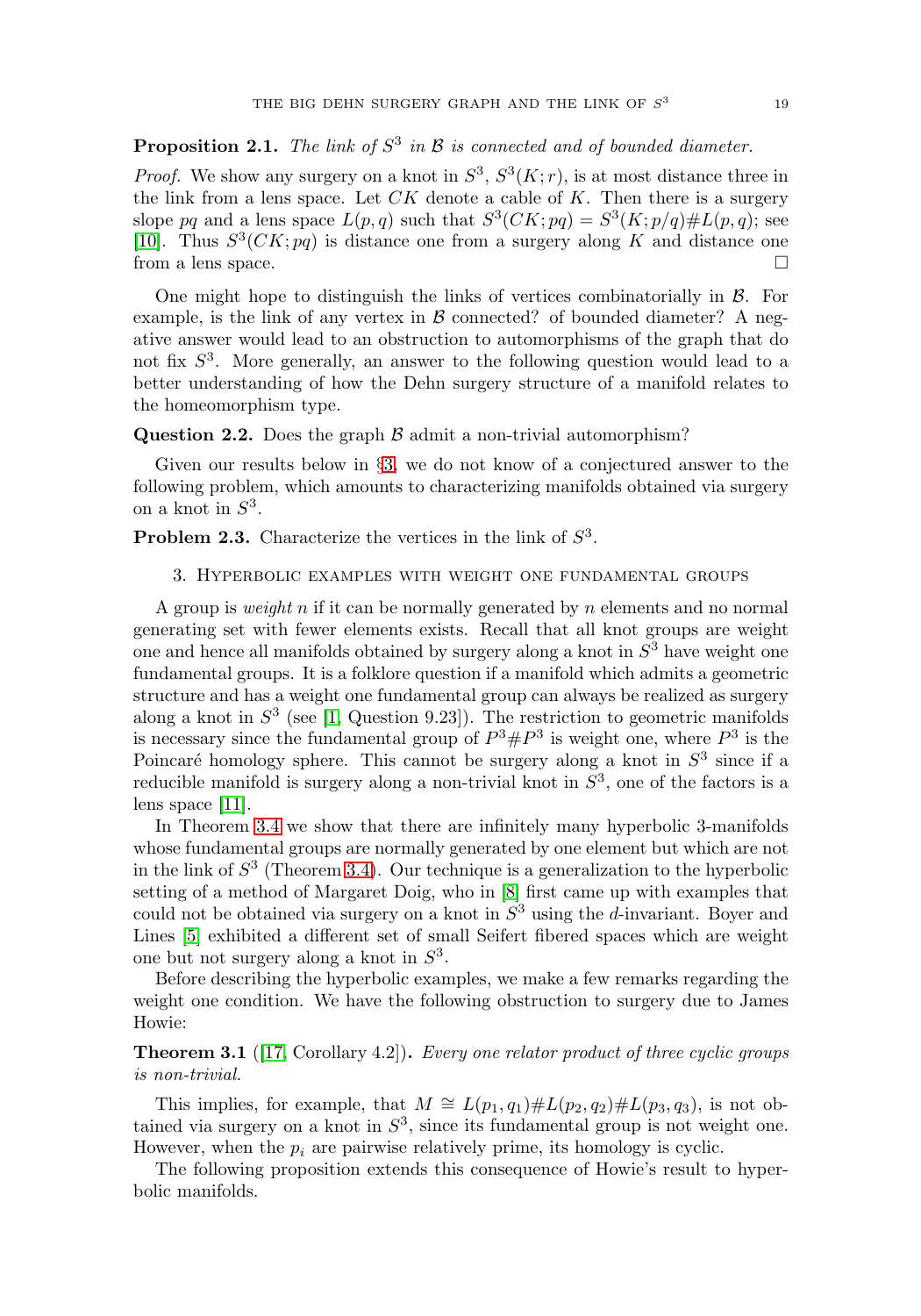<span id="page-3-1"></span><span id="page-3-0"></span>

FIGURE 1. The The Kanenobu knots  $K_{p,q}$  (left) and the tangle obtained by drilling the  $p$  and  $q$  twist regions (right).

**Proposition 3.2.** There are hyperbolic 3-manifolds  $\{N_j\}$  with cyclic homology such that for each j,  $\pi_1(N_i)$  is weight at least two.

*Proof.* Just as above,  $M \cong L(p_1, q_1) \# L(p_2, q_2) \# L(p_3, q_3)$  with all the  $p_i$  pairwise relatively prime. By [\[26,](#page-17-2) Theorem 1.1], there exists a knot  $K \subset M$  such that K bounds an immersed disk in M and  $M - K$  is hyperbolic. Denote by  $\Gamma_K =$  $\pi_1(M(K,-))$  and  $\pi_1(\partial(M(K; -))) = \langle \mu, \lambda | [\mu, \lambda] = 1 \rangle$ , where  $\mu$  and  $\lambda$  are chosen such that  $M(K; \mu) = M$ , and  $\lambda$  bounds an immersed disk when considered as a curve in M.

Let  $\langle \langle g \rangle \rangle_G$  denote the normal closure of g in G. If  $\gamma$  is a curve in  $\partial(M(K; -))$ representing the isotopy class  $\mu^r \lambda^s$ , then  $\pi_1(M(K; \gamma)) = \Gamma_K/\langle \mu^r \lambda^s \rangle_{\Gamma_K}$ . Observe that  $\Gamma_K/\langle\langle \mu^r \lambda^s, \mu \rangle\rangle_{\Gamma_K} = \Gamma_K/\langle\langle \mu \rangle\rangle_{\Gamma_K} = \pi_1(M)$  as  $\lambda \in \langle\langle \mu \rangle\rangle_{\Gamma_K}$  since  $\lambda$ bounds an immersed disk in  $M$ . Thus, there exists a surjective homomorphism  $f : \pi_1(M(K; \gamma)) \to \pi_1(M)$ . In particular,  $\pi_1(M(K; \gamma))$  is weight at least two.

If we let  $N_j = M(K; \mu \lambda^j)$ , then  $H_1(N_j, Z)$  is cyclic of order  $p_1p_2p_3$  and by Thurston's Hyperbolic Dehn Surgery Theorem [\[33,](#page-17-3) Theorem 5.8.2],  $N_j$  is hyperbolic for sufficiently large  $j$ .  $\Box$ 

Over the two papers [\[2,](#page-16-6) [3\]](#page-16-0), Dave Auckly exhibited hyperbolic integral homology spheres that could not be surgery along a knot in  $S<sup>3</sup>$ . However, it is unknown if these examples have weight one since his construction involves a 4-dimensional cobordism that preserves homology, but not necessarily group weight.

Margaret Doig has recently exhibited examples of manifolds admitting a Thurston geometry, but which cannot be obtained by surgery along a knot in  $S<sup>3</sup>$ . As part of a larger result, she shows:

**Theorem 3.3** ([\[8,](#page-16-4) Theorem 2])**.** Of the infinite family of elliptic manifolds with  $H_1(Y) = \mathbb{Z}/4\mathbb{Z}$  and non-cyclic fundamental group, only one (up to homeomorphism) can be realized as surgery on a knot in  $S<sup>3</sup>$ , and that is  $(4, 1)$  surgery on the right-handed trefoil.

Although not explicitly stated in her result, for a finite group  $G$ , the weight of G is determined by the weight  $G/G'$  (see [\[20\]](#page-17-7)), and so the above elliptic manifolds have weight one fundamental groups.

Using similar techniques and the work of Greene and Watson in [\[13\]](#page-16-7), we are able to exhibit hyperbolic manifolds that have weight one fundamental groups but are never surgery along a knot in  $S<sup>3</sup>$ . As in Greene and Watson, our examples are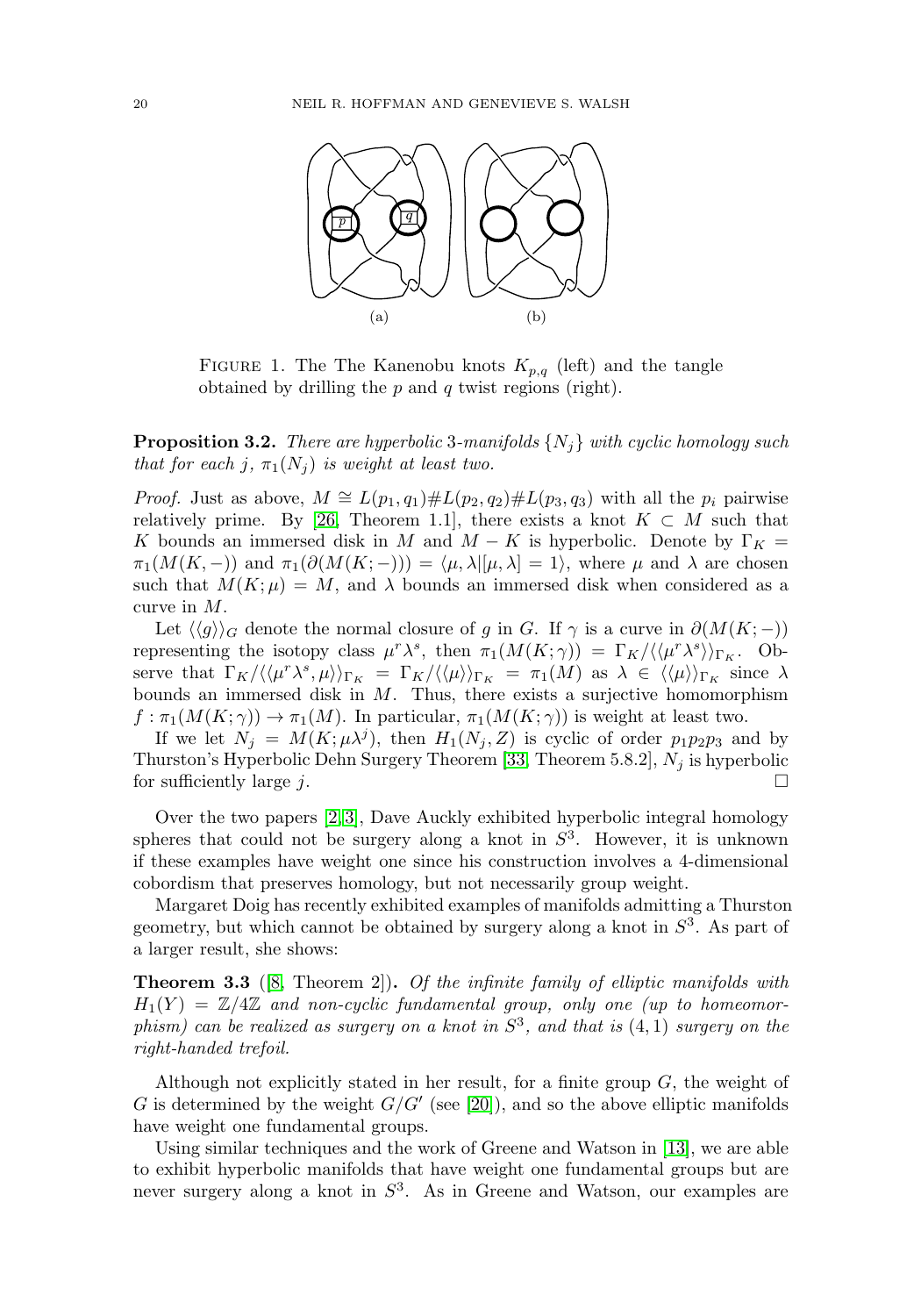the double branched covers of the knots  $K_{p,q}$  (see Figure [1\(a\)\)](#page-3-0) where  $p = -10n$ ,  $q = 10n + 3$ , and  $n \ge 1$ . We denote these knots by  $K_n$  and their corresponding double branched covers by  $M_n$ . The techniques of the proof may require us to omit finitely many of these double branched covers from the statement of the theorem. We will use  $\{X_n\}$  to denote the manifolds in this (possibly) pared down set.

<span id="page-4-0"></span>**Theorem 3.4.** There is an infinite family of hyperbolic manifolds,  $\{X_n\}$ , none of which can be realized as surgery on a knot in  $S<sup>3</sup>$ . Furthermore, these manifolds have weight one fundamental groups.

In the following proof, we require two standard definitions from Heegaard-Floer homology (see [\[28\]](#page-17-8), [\[8\]](#page-16-4)). First, a rational homology sphere M is an L-space if the hat version of its Heegaard-Floer homology is as simple as possible, namely for each Spin<sup>c</sup> structure t of M, the hat version of  $\widehat{HF}(M, t)$  has a single generator and no cancellation. The *d*-invariant,  $d(M, t)$ , is an invariant assigned to each  $Spin<sup>c</sup>$  structure t of M which records the minimal degree of any non-torsion class of  $HF^+(M, t)$  coming from  $HF^\infty(M, t)$ ; see section 4 of [\[28\]](#page-17-8). Crudely, the d-invariant can be thought of as a way of measuring how far from  $S<sup>3</sup>$  a manifold is. This mentality is motivated by the argument in the proof below.

*Proof.* For this proof, we use notation from [\[30\]](#page-17-9). As noted above, Greene and Watson [\[13\]](#page-16-7) study the family of knots  $\{K_n\}$  and their double branched covers  $M_n$ . The manifolds  $M_n$  have the following properties:

Each  $M_n$  is an *L*-space ([\[13,](#page-16-7) Proposition 11]).

The d-invariant, defined in [\[28\]](#page-17-8) of the  $M_n$ , satisfies the following relation:

$$
d(M_n, i) = 2\tau(M_n, i) - \lambda
$$

for all  $n \geq 0$  and all  $i \in \text{Spin}^c(M_n)$ . Here  $\tau(M_n, i)$  is the Turaev torsion and  $\lambda = \lambda(M_n)$  is the Casson-Walker invariant. That the Casson-Walker invariants are all identical follows from the work of Mullins [\[25,](#page-17-10) Theorem 7.1] and that the knots are ribbon and have identical Jones polynomials [\[13,](#page-16-7) Propositions 8 and 11]. Furthermore, by [\[13,](#page-16-7) Proposition 14],

(2) 
$$
\lim_{n \to \infty} \min \{ \tau(M_n, i) | i \in \text{Spin}^c(M_n) \} = -\infty.
$$

As they observe, (1) and (2) above imply:

<span id="page-4-2"></span>(3) 
$$
\lim_{n \to \infty} \min \{ d(M_n, i) | i \in \text{Spin}^c(M_n) \} = -\infty.
$$

Let  $-M_n$  denote  $M_n$  with the opposite orientation. Then since  $d(-M_n, i)$  $-d(M_n, i)$ , [\[28,](#page-17-8) Proposition 4.2], we have:

<span id="page-4-3"></span>(4) 
$$
\lim_{n \to \infty} \max \{ d(-M_n, i) | i \in \text{Spin}^c(M_n) \} = \infty.
$$

In particular, the d-invariants are unbounded with either orientation.

Since the manifolds  $M_n$  (and  $-M_n$ ) are L-spaces, we may apply:

<span id="page-4-1"></span>**Theorem 3.5** ([\[28,](#page-17-8) Theorem 1.2])**.** If a knot  $K \subset S^3$  admits an L-space surgery, then the non-zero coefficients of  $\Delta_K(T)$  are alternating +1s and -1s.

For the remainder of this section, we will consider  $S^3_{p/q}(K)$  with  $p/q \neq 1/0$ . We assume that  $p/q \geq 0$  by the following argument. Let  $mK$  denote the mirror of K. Then,  $S_{p/q}^3(K) = S_{-p/q}^3(mK)$  and we replace K with  $mK$  if necessary to fulfill the assumption that  $p/q \geq 0$ . The resulting manifold will be  $S^3_{p/q}(K)$  with the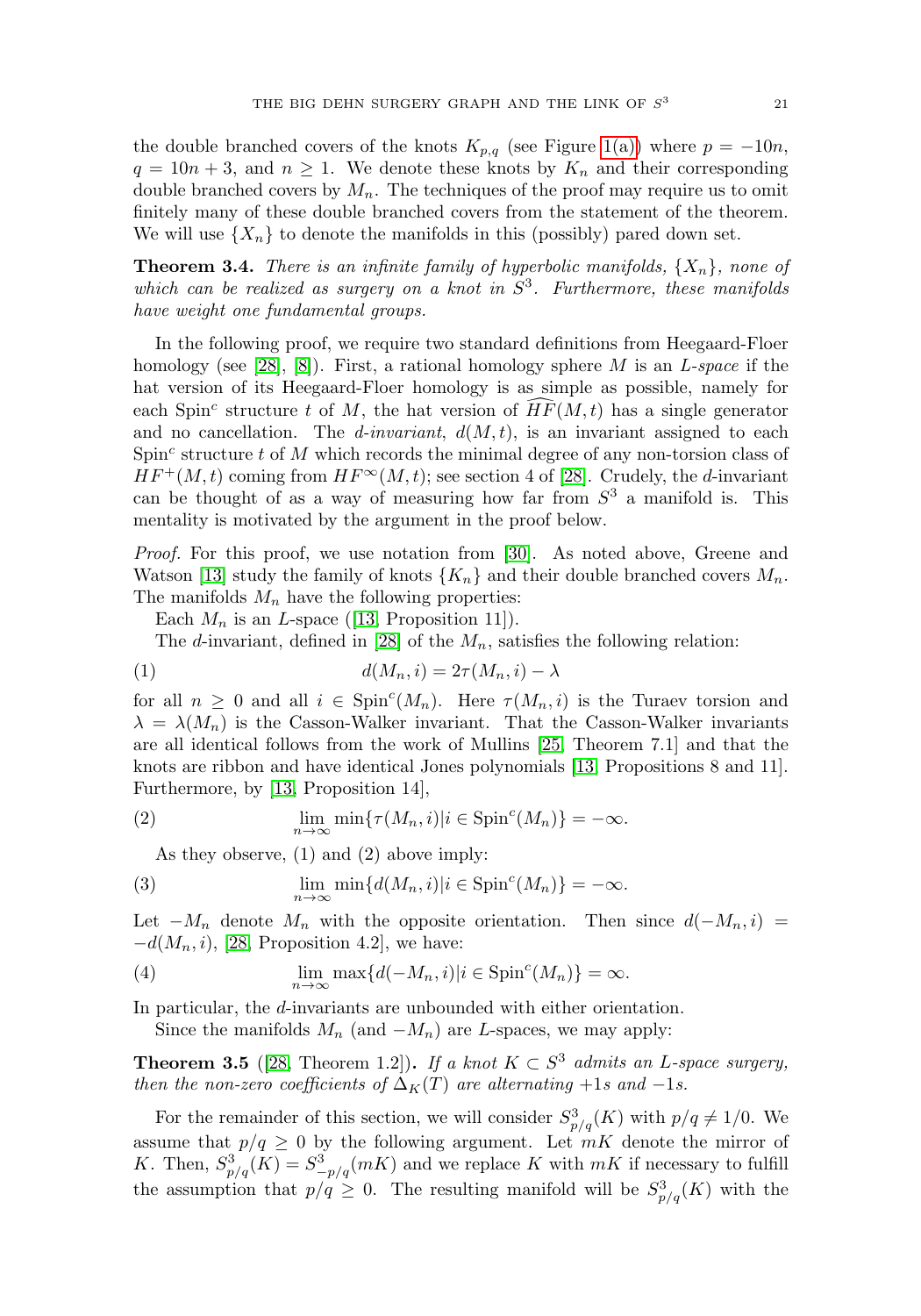opposite orientation. Note that a knot which admits an L-space surgery cannot be amphichiral [\[8,](#page-16-4) Corollary 12].

If a knot surgery  $S^3_{p/q}(K)$  with  $p/q \geq 0$  is an L-space, it is shown in [\[30,](#page-17-9) Theorem 1.2] that the correction terms  $d(S^3_{p/q}(K), i)$  may be calculated as follows, for  $|i| \leq$  $p/2$ , and  $c = |[i/q]|$ :

<span id="page-5-0"></span>(5) 
$$
d(S_{p/q}^{3}(K), i) - d(S_{p/q}^{3}(U), i) = -2 \sum_{j=1}^{\infty} ja_{c+j}
$$

where  $a_i$  is defined in terms of the normalized Alexander polynomial of  $K$ :

$$
\Delta_K(T) = a_0 + \sum_{i=1}^n a_i (T^i + T^{-1}).
$$

Again, we are using notation from [\[30\]](#page-17-9) and in particular  $S_{p/q}^3(K) = S^3(K; p/q)$ . We note that Greene and Watson [\[13\]](#page-16-7) establish that  $H_1(M_n) = \mathbb{Z}/25\mathbb{Z}$ . By homology considerations, if any  $M_n$  is  $p/q$  surgery on a (standard positively framed) knot K in  $S^3$ , then  $p = 25$ . The L-space condition implies  $\frac{25}{q} \geq 2g(K) - 1$  by [\[30,](#page-17-9) Corollary 1.4]. We also know that such a K is fibered by [\[19,](#page-17-11)27] and that  $g(K)$ is the degree of the symmetrized Alexander polynomial of  $K$  by [\[29\]](#page-17-13), bounding the number of terms on the right-hand side of equation  $(5)$ .

Now suppose that  $M_n = S_{p/q}^3(K)$ . Then, since  $M_n$  and  $-M_n$  are L-spaces, the Alexander polynomials of such a  $K$  have bounded coefficients by Theorem [3.5.](#page-4-1) Thus, the right-hand side of equation [\(5\)](#page-5-0) is bounded. Since there are only finitely many  $L(p,q)$  with  $p = 25$ ,  $d(S_{p/q}^3(U), i)$  only can take on finitely many values. Therefore,  $d(S_{p/q}^3(K), i)$  is globally bounded whenever  $S_{p/q}^3(K) = M_n$ . However, this contradicts the limit [\(3](#page-4-2) or [4\)](#page-4-3), and so at most finitely many of the  $M_n$  can be surgery on any knot.

Next, we establish that all but at most finitely many  $\{M_n\}$  are hyperbolic.

Indeed, the Kanenobu knots  $K_n$  are all obtained by tangle filling the two bound-ary components of the tangle T in Figure [1\(b\),](#page-3-1) and so the manifolds  $\{M_n\}$  are obtained by Dehn filling the double cover of  $T$ , which we denote by  $M$ . A triangulation for M can be obtained by inputting T labeled with cone angle  $\frac{\pi}{2}$  into the computer software Orb (an orbifold version of the original Snappea) [\[16\]](#page-16-8) to obtain an orbifold structure  $Q<sup>1</sup>$  $Q<sup>1</sup>$  $Q<sup>1</sup>$  Denote by M, the double cover of Q corresponding to the unique index 2 torsion free subgroup  $\pi_1^{orb}(Q)$ . This computation shows that M decomposes into 8 tetrahedra. In fact, SnapPy's identify function  $[6]$  shows M is homeomorphic to 't12060' in the 8 tetrahedral census. Also, using SnapPy, a set of 8 gluing equations for M are encoded by the following matrix:

$$
\left(\begin{array}{cccccccccccccccc} 2&-2&2&1&2&-1&1&-1&2&0&0&2&-1&1&2&0&-4\\ 0&0&0&0&0&0&1&-1&0&0&0&0&-1&1&0&0&0\\ -1&2&0&-1&0&-1&0&0&-2&1&0&0&0&0&0&0\\ 0&-2&-1&1&-1&1&0&-1&0&0&0&0&0&-1&0&0\\ 1&0&1&0&1&0&0&0&0&0&1&0&0&0&1&0\\ 0&0&1&0&1&0&1&0&2&0&0&0&1&0&0&0\\ 0&0&0&-1&0&-1&-1&1&0&0&-1&1&-1&1&-1&1\\ 0&0&0&0&0&0&-1&1&0&0&1&-1&1&-1&-1&1\\ \end{array}\right).
$$

<span id="page-5-1"></span><sup>&</sup>lt;sup>1</sup>The file and instructions on how to use it are available on the arXiv version of this paper.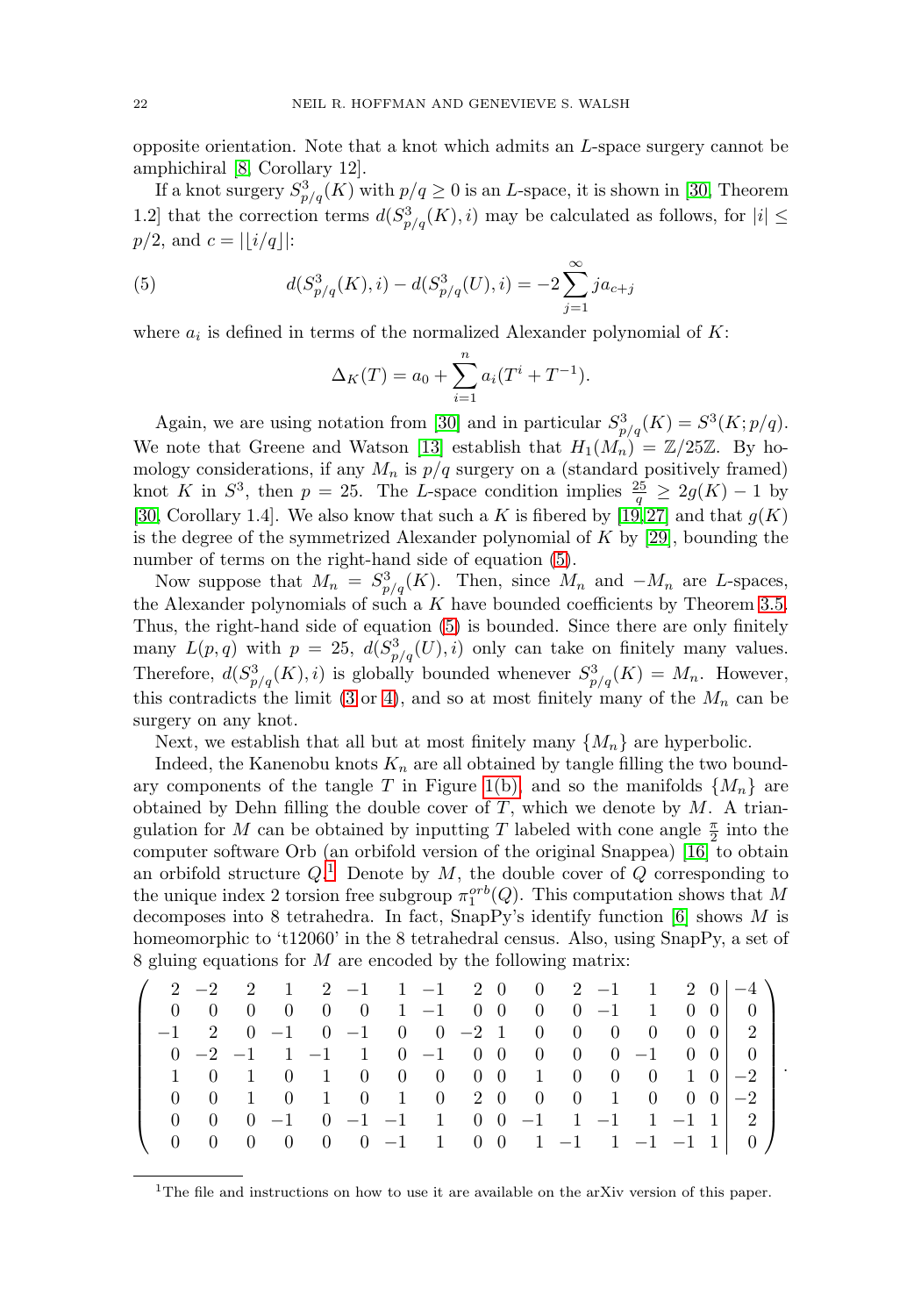

<span id="page-6-0"></span>FIGURE 2. These diagrams show  $K_n$  switching two tangle regions produces the unknot

The coding is as follows: given a row  $(a_1 \quad b_1 \quad a_2 \quad b_2 \quad \dots \quad a_8 \quad b_8 \quad |c)$ , we produce a log equation  $a_1 \log(z_1)+b_1 \log(1-z_1)+\cdots+a_8 \log(z_8)+b_8 \log(1-z_8)-c\pi$ .  $i = 0$ . Given such an encoding  $z = (2i, \frac{1}{5} + \frac{3i}{5}, \frac{1}{5} + \frac{3i}{5}, \frac{1}{2} + \frac{i}{2}, 1 + 2i, \frac{1}{2} + i, \frac{1}{2} + \frac{i}{2}, \frac{1}{2} + i)$ is an exact solution and therefore  $M$  and 't12060' admit a complete hyperbolic structure. By Thurston's Hyperbolic Dehn Surgery Theorem [\[33,](#page-17-3) Theorem 5.8.2], the manifolds  $M_n$  limit to  $M$ . Thus, there are at most finitely many non-hyperbolic  $M_n$ .

We have that at most finitely many of the  $M_n$  are surgery on a knot and at most finitely many are non-hyperbolic. We denote the subsequence of  $M_n$  that are hyperbolic and cannot be surgery along a knot by  $X_n$ .

Finally, we establish that  $\pi_1(M_n)$  is weight one and therefore  $\pi_1(X_n)$  is weight one. As noted in [\[13,](#page-16-7) §4.2],

$$
\pi_1(M_n) = \langle a_1, a_2, a_3, a_4 | b_1, b_2, b_3, b_4 \rangle \text{ with } b_1 = (a_1^{-1} a_2)^{10n} a_4^{-1} a_1^2,
$$
  
\n
$$
b_2 = a_2^{-1} a_3 (a_2^{-1} a_1)^{10n} a_2^{-1},
$$
  
\n
$$
b_3 = (a_4^{-1} a_3)^{10n+3} a_3^{-1} a_2 a_3^{-2},
$$
 and  
\n
$$
b_4 = a_1^{-1} a_4 (a_3^{-1} a_4)^{10n+3} a_4^2.
$$

We claim  $\pi_1(M_n)/\langle\langle a_1\rangle\rangle_{\pi_1(M_n)}$  is trivial. First, the relations  $b_1, b_2$  become  $a_2^{10n} = a_4$  and  $a_2^{10n+2} = a_3$ , respectively. Also, the relations  $b_3$  and  $b_4$  reduce to  $a_2^{10n-1} = 1$  and  $a_2^{10n-6} = 1$  respectively. The claim follows as  $gcd(10n-1, 10n-6) =$ 1.  $\Box$ 

**Corollary 3.6.** For all n,  $p_L(M_n, S^3) \leq 2$  and for all but at most finitely many n,  $p_L(M_n, S^3)=2.$ 

Proof. Since we can produce the unknot by switching two crossing regions of the diagram for  $K_n$  as in Figure [2,](#page-6-0) the Montesinos trick shows that  $M_n$  can be obtained from surgery along a two component link in  $S<sup>3</sup>$ . Hence, we see the upper bound  $p_L(M_n, S^3) \leq 2$  and  $p_L(M_n, S^3) \geq 2$  is established for all but at most finitely many  $n \times 3.4$ .

Remark 3.7. In [\[22\]](#page-17-14), Marengon extends the techniques given here to exhibit an infinite four parameter family of double branched covers of knots given by a Kaneobu like construction.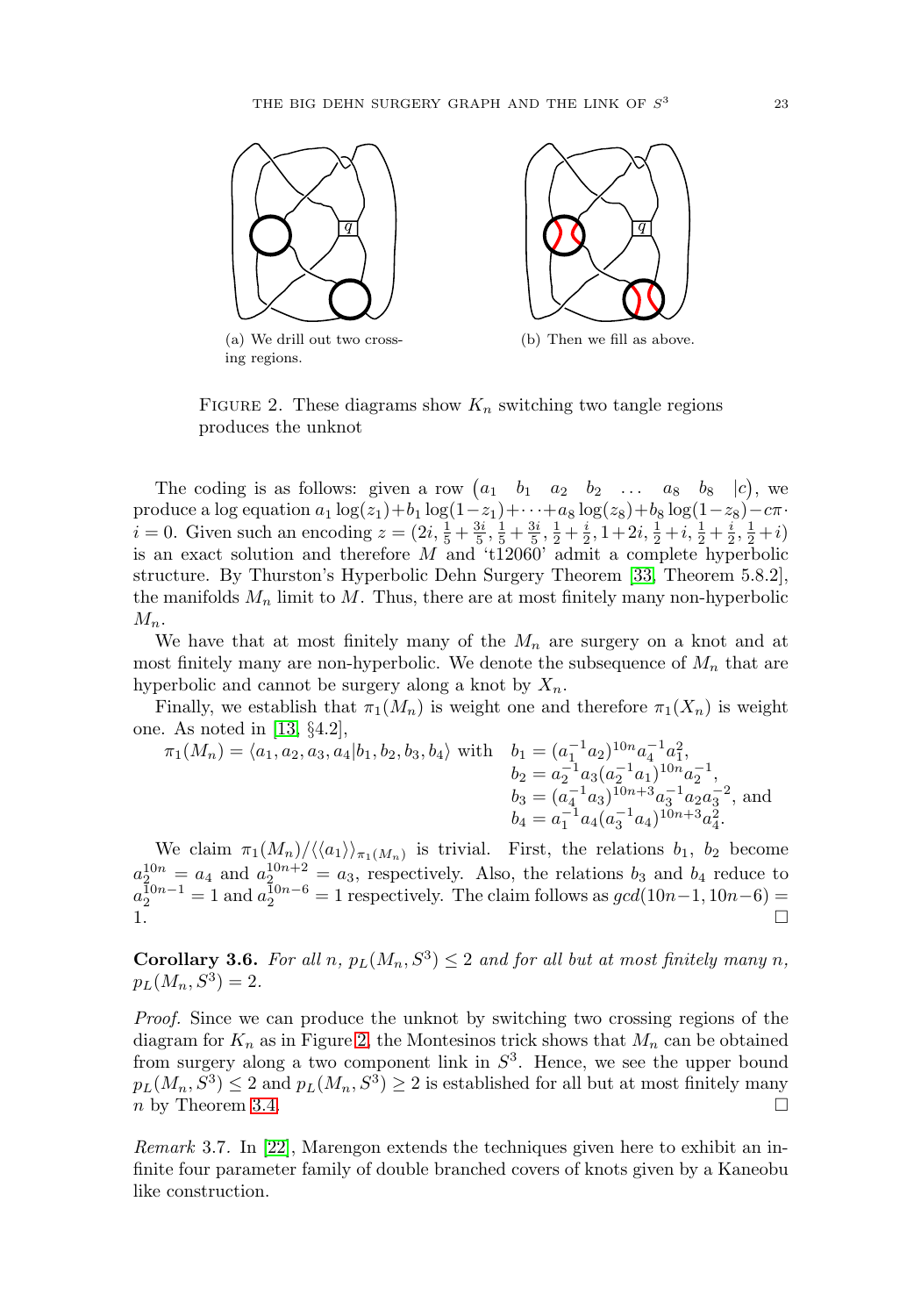#### 4. Complete infinite subgraphs

<span id="page-7-0"></span>Here we discuss an interesting property which may allow one to "see" knots in the graph  $\beta$ . We also want to employ the notion of the set of neighbors of a vertex in a graph. More formally, for a graph G and a subset  $\{w_i\}$  of the vertices of G, let  $\langle \{w_i\} \rangle$  be the subgraph induced by these vertices. That is, the vertices of  $\langle \{w_i\} \rangle$ are  $\{w_i\}$ , and  $(w_i, w_j)$  is an edge of  $\langle \{w_i\} \rangle$  exactly when  $(w_i, w_j)$  is an edge of G. Then, as in the introduction, we define the *link a vertex v in G* to be  $\{w_i\}$ , for all  $w_i$  which are path length one from  $v$ .

**Definition 4.1.** If K is a knot in a 3-manifold M, then  $(M)_{\infty}^{K} = \langle \{v_{M(K,r)}\} \rangle$ , where  $\{M(K; r)\}\$ is the set of 3-manifolds obtained from M via Dehn surgery on K.

# **Proposition 4.2.** For any closed 3-manifold M and knot  $K \subset M$ ,  $(M)_{\infty}^K$  is a  $\mathbb{K}_{\infty}$ .

*Proof.* That every vertex in  $M_{\infty}^{K}$  is connected to every other one is a consequence of the definition. We just need to observe that there are infinitely many different manifolds in this subgraph. If  $M \setminus K$  admits a hyperbolic structure, then all but finitely many fillings are hyperbolic. Furthermore, the volumes approach the volume of  $M \setminus K$  and so there are infinitely many different homeomorphism types. If  $M \setminus K$ is Seifert-fibered (including the unknot complement in  $S<sup>3</sup>$ ), it is Seifert-fibered over an orbifold  $O$  with boundary. The fillings  $r$  can be chosen so that the result is Seifert-fibered over an orbifold where the boundary component of  $O$  is replaced with a cone point of arbitrarily high order, so the Seifert-fibered spaces are not homeomorphic. If  $M \setminus K$  admits a decomposition along incompressible tori, then infinitely many fillings have this same decomposition [\[12\]](#page-16-10). Then the boundary of  $M \setminus K$  is in either a hyperbolic piece or a Seifert-fibered piece, and the above arguments apply. Finally, if  $M \setminus K$  is reducible, then there exists a separating  $S^2$ such that  $M \setminus K = M_1 \# M_2 \setminus K$  where  $M_2 \setminus K$  is irreducible. In this case, the previous arguments can be applied to yield the desired result. - $\Box$ 

Note that, sometimes, the intersection of two  $\mathbb{K}_{\infty}$  subgraphs arising from fillings on knot complements may intersect in a  $\mathbb{K}_{\infty}$ . For example, let U be the unknot and  $T_{r,s}$  a torus knot. Let  $(S^3)_{\infty}^U$  be the  $\mathbb{K}_{\infty}$  associated to  $S^3 \setminus U$ , and  $(S^3)_{\infty}^{T_{r,s}}$  be the  $\mathbb{K}_{\infty}$  associated to  $S^3 \setminus T_{r,s}$ . Then  $(S^3)_{\infty}^U \cap (S^3)_{\infty}^{T_{r,s}}$  is a  $\mathbb{K}_{\infty}$  where each vertex is a lens space (see [\[24\]](#page-17-15)). However, this phenomena cannot happen for hyperbolic manifolds.

**Proposition 4.3.** If  $M \setminus K$  and  $M' \setminus K'$  are hyperbolic and not homeomorphic, then the subgraphs  $(M)_{\infty}^K$  and  $(M')_{\infty}^{K'}$  have at most finitely many vertices in common.

*Proof.* Assume that  $(M)_{\infty}^K$  and  $(M')_{\infty}^{K'}$  have infinitely many vertices in common. Then infinitely many of these are hyperbolic. Denote this set by  $\{N_i\}_i \in \mathbb{N}$ . Choose a basepoint in the thick part of each  $N_i$ . Then the geometric limit of the  $N_i$  is  $M \backslash K$ and it is also  $M' \setminus K'$ , so they must be homeomorphic. See [\[14\]](#page-16-11) for background on geometric limits. - $\Box$ 

## 4.1. **Subgraphs which do not arise from filling.**

**Theorem 4.4.** There is a  $K_{\infty}$  of small Seifert-fibered spaces that does not come from surgery along a one cusped manifold.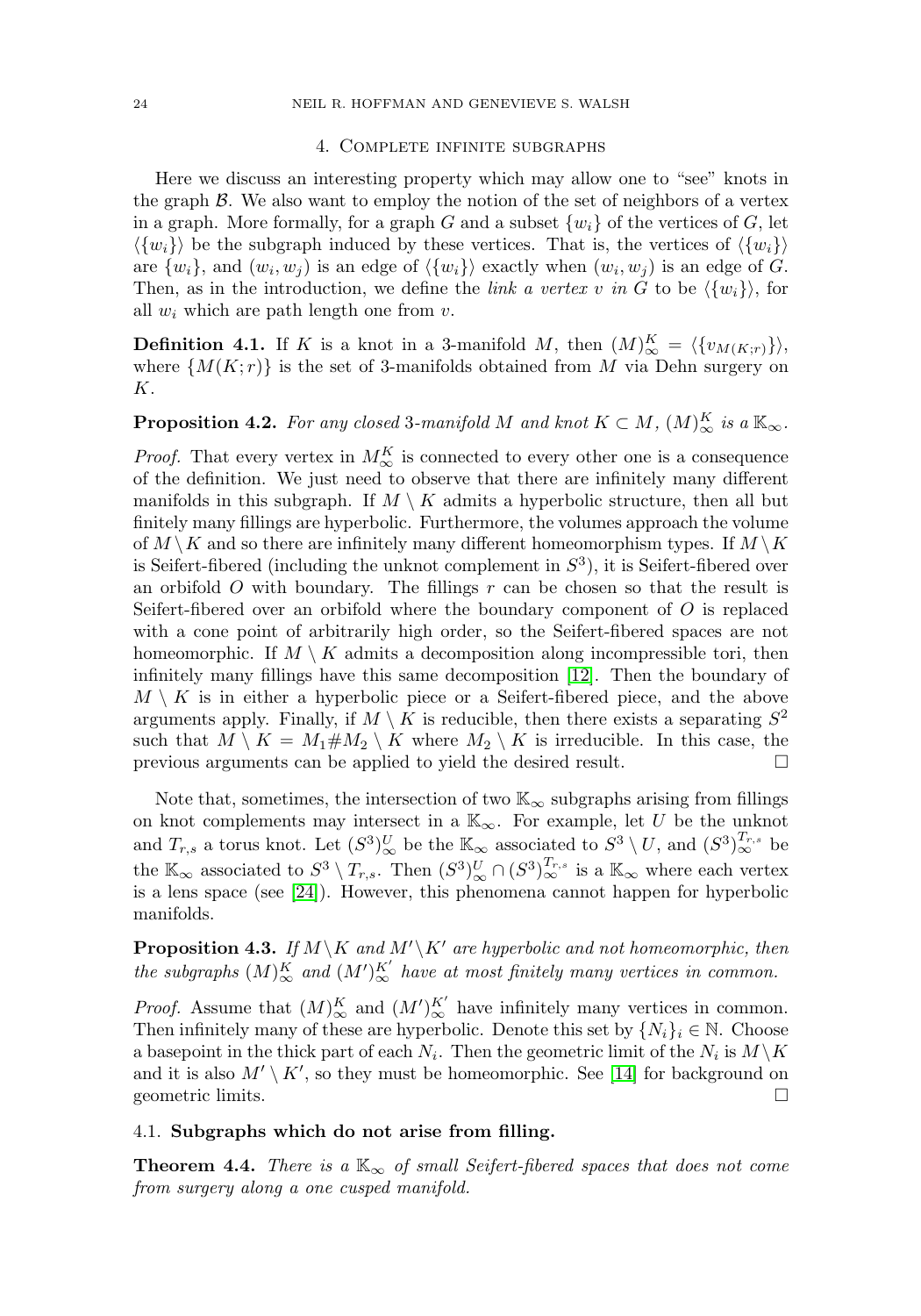*Proof.* We will construct a family  $M_{i,j}$ ,  $i \in \{1,2,3,4\}$ ,  $j \in \mathbb{N}$ , of Seifert-fibered spaces over an orbifold with base space  $S<sup>2</sup>$  and negative Euler characteristic. We follow notation in [\[15\]](#page-16-12). In particular, we denote a closed Seifert-fibered space by  $SFS(F; \alpha_1/\beta_1, \ldots, \alpha_n/\beta_n)$  where F is the underlying space of the base orbifold. The cone points of the base orbifold will have multiplicities  $\beta_i$ . The Seifert-fibered invariants of the exceptional fibers are  $\alpha_i/\beta_i$ , which are allowed to take values in Q. Two Seifert fiberings  $SFS(F; \alpha_1/\beta_1, \ldots, \alpha_n/\beta_n)$  and  $SFS(F'; \alpha'_1/\beta'_1, \ldots, \alpha'_m/\beta'_m)$ are isomorphic by a fiber preserving diffeomorphism if and only if after possibly permuting indices,  $\alpha_i/\beta_i \equiv \alpha'_i/\beta'_i \mod 1$  and, if F is closed,  $\sum \alpha_i/\beta_i = \sum \alpha'_i/\beta'_i$ [\[15,](#page-16-12) Proposition 2.1].

Now let  $\{a_1/b_1, a_2/b_2, a_3/b_3, a_4/b_4\}$  be four distinct rational numbers, such that  $0 < a_i/b_i < 1$ ,  $\sum 1/b_i < 1$  and  $a_i, b_i$  are relatively prime. Let  $M_{4,0}$  be the Seifertfibered space over  $S^2$  with three exceptional fibers labeled by  $a_i/b_i$   $(i \neq 4)$ . We can define  $M_{1,0}$ ,  $M_{2,0}$ ,  $M_{3,0}$  similarly. The condition  $\sum 1/b_i < 1$  ensures that each manifold will be Seifert-fibered over a hyperbolic orbifold.

Note that each manifold  $M_{i,0}$  has exactly two common exceptional fibers with the others mod 1, and manifolds with fibrations over hyperbolic base orbifolds have unique Seifert-fibered structures [\[32,](#page-17-16) Theorem 3.8].

## **Observation 4.5.** The set of manifolds  $\{M_{i,0}\}\$ form a  $\mathbb{K}_4$  in  $\mathcal{B}$ .

We will now construct a  $\mathbb{K}_{\infty}$  which consists of infinitely many of these  $\mathbb{K}_{4}$ . Note that if we add 1 to each Seifert invariant of each exceptional fiber above, we get another  $\mathbb{K}_4$ . Each new manifold is distinct from the manifolds in the previous  $\mathbb{K}_4$ since the sum of its Seifert invariants is not equal to any vertex in the original. Each vertex in the new  $\mathbb{K}_4$  is connected to each vertex of the previous  $\mathbb{K}_4$  as, for example,  $SFS(S^2; a_1/b_1 + 1, a_2/b_2 + 1, a_3/b_3 + 1) \equiv SFS(S^2; a_1/b_1 + 3, a_2/b_2, a_3/b_3) \equiv$  $SFS(S^2; a_1/b_1, a_2/b_2 + 3, a_3/b_3) \equiv SFS(S^2; a_1/b_1, a_2/b_2, a_3/b_3 + 3)$ . Dehn surgery along one of the exceptional fibers can result in any manifold which is a vertex of the original K<sub>4</sub>. Continuing this way, we have a K<sub>∞</sub>, parametrized by  $(i, j)$ , where  $i \in \{1, 2, 3, 4\}$  and  $j \in \mathbb{N}$ . Specifically,  $M_{i,j}$  is as follows:

$$
\{M_{1,j} = SFS(S^2; a_2/b_2 + j, a_3/b_3 + j, a_4/b_4 + j),
$$
  
\n
$$
M_{2,j} = SFS(S^2; a_1/b_1 + j, a_3/b_3 + j, a_4/b_4 + j),
$$
  
\n
$$
M_{3,j} = SFS(S^2; a_1/b_1 + j, a_2/b_2 + j, a_4/b_4 + j),
$$
  
\n
$$
M_{4,j} = SFS(S^2; a_1/b_1 + j, a_2/b_2 + j, a_3/b_3 + j)\}.
$$

Assume this  $\mathbb{K}_{\infty}$  comes from filling a one cusped manifold M. First, M must be irreducible. Indeed, if it were reducible, there would be a two-sphere that did not bound a ball in M. If the sphere is non-separating it will remain non-separating in any filling. If it is separating, there is at most one filling of a knot in a ball which will make it a ball [\[11\]](#page-16-3).

Next we observe that each  $M_{i,j}$  is a small Seifert-fibered space and in particular non-Haken. We claim that we may assume M does not contain an essential torus. Indeed, if  $M$  does contain an essential torus  $T$ , then that torus compresses in infinitely many fillings. Infinitely many fillings cannot be pairwise distance 1 and thus by [\[7,](#page-16-13) Theorem 2.01], T and  $\partial M$  cobound a cable space, C. Surgeries on cable spaces are well understood. As in [\[4,](#page-16-14) p 179], the filling of the cable space is either reducible (only along the cabling slope), a solid torus, or a manifold with an incompressible boundary torus. Since  $T$  is compressible in the fillings,  $T$  bounds a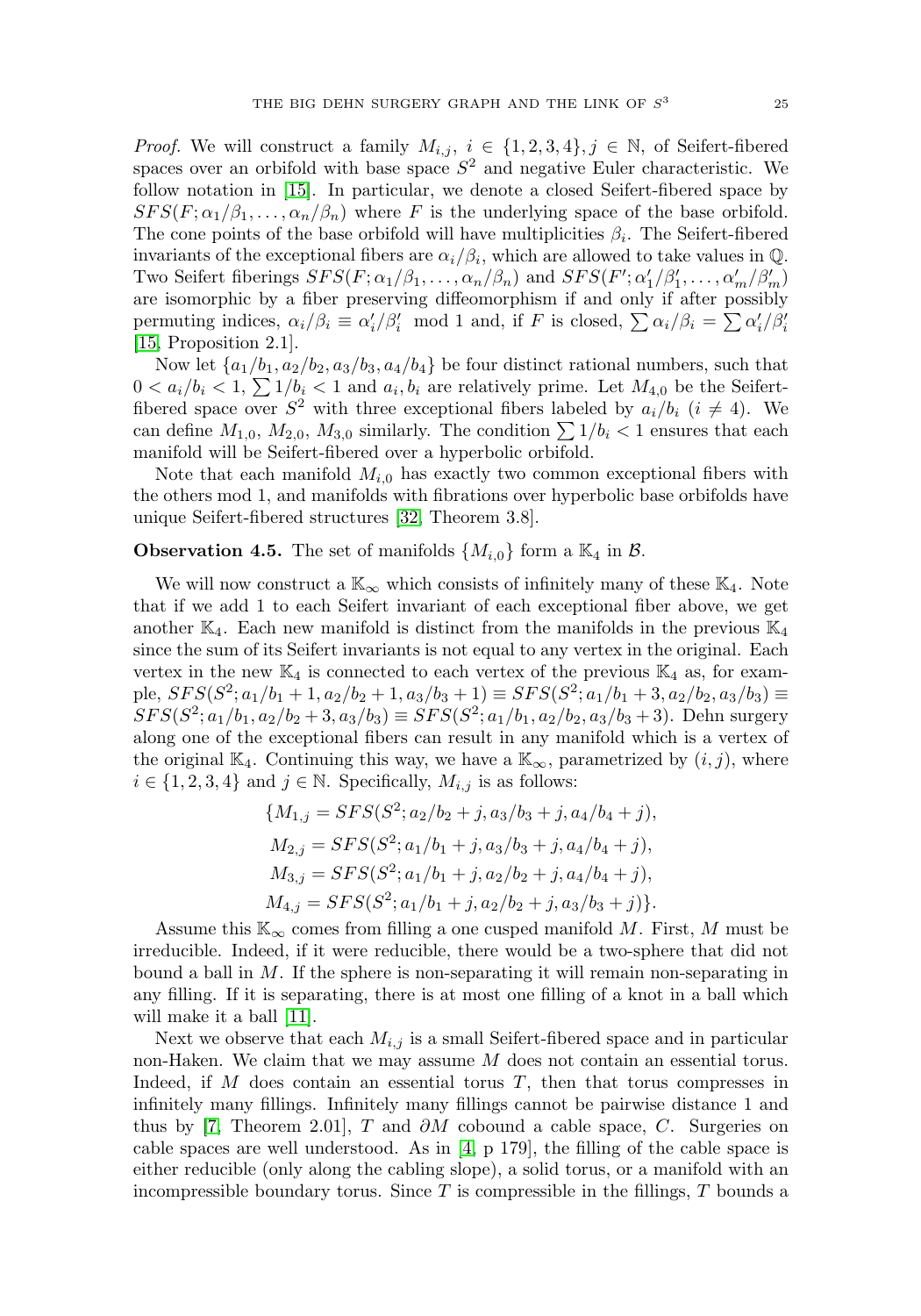solid torus in each of the filled manifolds. Therefore, we can replace filling along  $\partial M$  by filling along the torus boundary of  $M \setminus C$  and get the same set of manifolds.

Thus we may assume M does not contain an essential torus and since it is irreducible M is geometric.

If M is not hyperbolic, it is a Seifert-fibered space containing no essential tori. Thus M must be Seifert-fibered over the disk with at most two exceptional fibers. Each  $M_{i,j}$  admits a unique Seifert fibration (see [\[32,](#page-17-16) Theorem 3.8]). Any choice of two elements  $\{a_i/b_i\}$  to label the exceptional fibers of M will disagree with two exceptional fibers in one of the  $M_i$ , which is a contradiction to the existence of such an  $M$ . Thus  $M$  must be hyperbolic. However, there are infinitely many Seifert-fibered manifolds that come from surgery on  $M$ . This contradicts Thurston's Hyperbolic Dehn Surgery Theorem [\[33,](#page-17-3) Theorem 5.8.2]. - $\Box$ 

#### 5. Seifert-fibered spaces and Solv manifolds

<span id="page-9-0"></span>Before we discuss the hyperbolic part of the graph, we briefly discuss other geometries and Seifert-fibered spaces. By compiling work of Montesinos and Dunbar, we can obtain upper bounds for any non-hyperbolic geometric manifold. The general idea is that "simpler" manifolds lie close to  $S<sup>3</sup>$ . We begin with a theorem of Montesinos [\[23\]](#page-17-17).  $\chi(F)$  is the Euler characteristic of F.

**Theorem 5.1** (Montesinos)**.** Let M be a closed, orientable Seifert-fibered space over the surface F with n exceptional fibers.

- (1) If F is orientable, then  $p_L(M,S^3) \leq 3 \chi(F) + n$ .
- (2) If F is non-orientable, then  $p_L(M,S^3) \leq 5 2\chi(F) + n$ .

This theorem follows from the discussion in [\[23,](#page-17-17) Chapter 4] (see specifically Figure 12 in that chapter). Since each link in that figure has a component labeled by  $\frac{1}{b}$ , mild Kirby Calculus can be applied to the links in that figure to obtain a link with one fewer component.

To understand the geometric non-hyperbolic manifolds, it remains to investigate Solv manifolds, which are either torus bundles over  $S<sup>1</sup>$  or the union of twisted I bundles over the Klein bottle (see [\[32,](#page-17-16) Theorem 4.17]). Work of Dunbar provides an orbifold analog to this statement, namely if Q is an orientable Solv orbifold, Q is either a manifold as above or an orbifold with fiber  $S^2(2, 2, 2, 2)$  over  $S^1$  or the union of twisted I bundles with fiber  $S^2(2, 2, 2, 2)$  (see [\[9,](#page-16-15) Propostion 1.1]). Using these two results, we can obtain the following:

**Proposition 5.2.** (1) If M is a Solv torus bundle, then  $p_L(M,S^3) \leq 5$ .

 $(2)$  If M is the union of twisted I bundles over the Klein bottle admitting an orientable Solv structure, then  $p_L(M,S^3) \leq 3$ .

*Proof.* (1) By [\[9\]](#page-16-15), M admits a 2-fold quotient  $Q$  such that the base space of  $Q$  is  $S^1 \times S^2$  and the singular locus is a four strand braid B. Although that paper is careful to classify such braids, the details will not be relevant to this argument. Using the Montesinos trick, we have a sequence of tangle replacements to get from Q to the trivial two strand braid in  $S^1 \times S^2$ . The first two replacements of this sequence are shown in Figure  $3(a)$ . The resulting link is two-bridge and therefore a single rational tangle replacement yields the unknot. The trivial two strand braid can be obtained from a single rational tangle replacement on the unknot. Hence,  $p_L(M,S^1 \times S^2) \leq 4$  and  $p_L(M,S^3) \leq 5$ .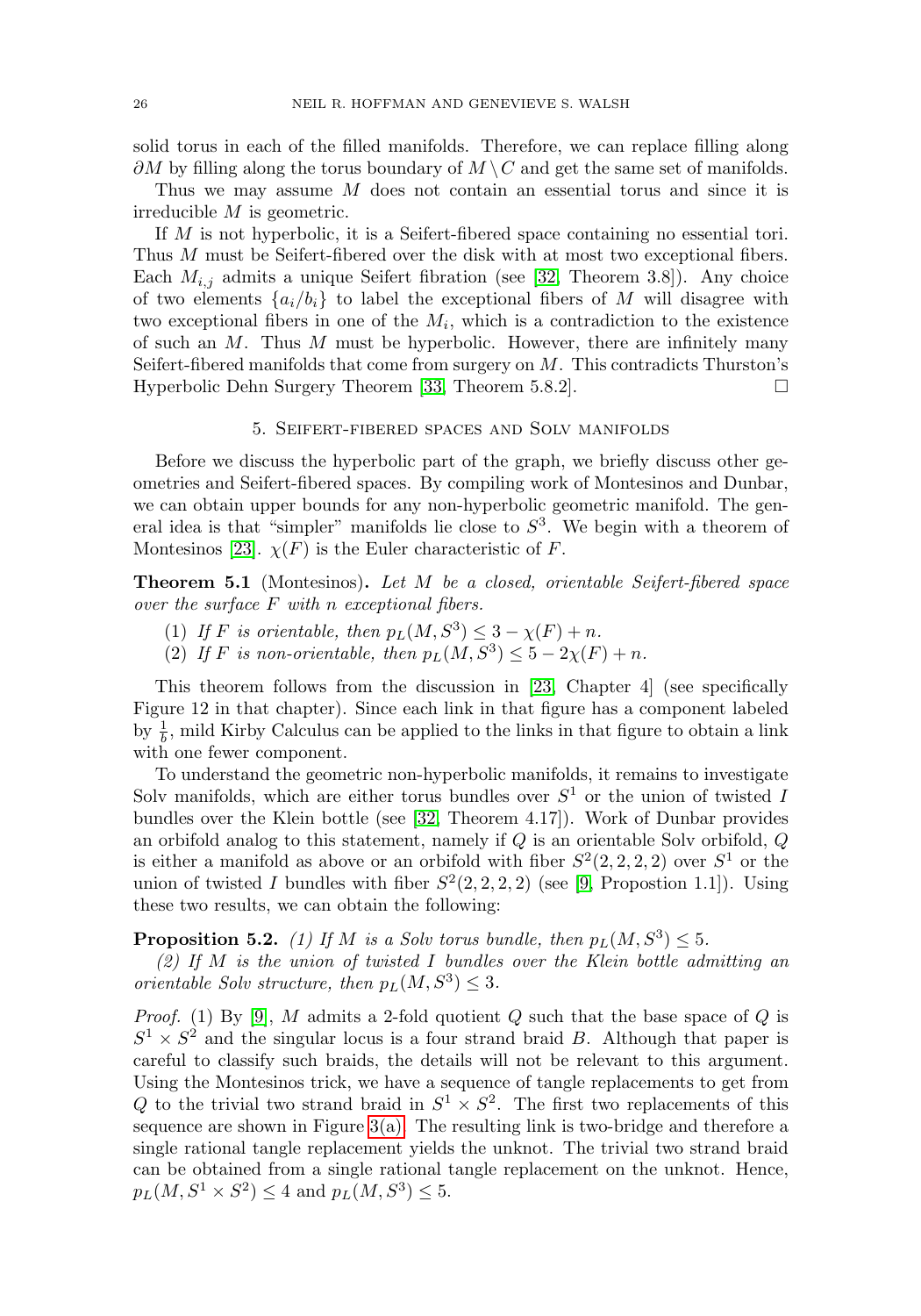<span id="page-10-1"></span>

tional tangles gives a nullhomotopic two-bridge link in  $S^2\times S^1.$ 



<span id="page-10-2"></span>(b) Replacement of these rational tangles gives a null-homotopic two-bridge link in  $S^3$ .

Figure 3. Rational tangle replacements on quotients of Solv manifolds.

(2) Let M be the union of twisted I bundles over the Klein bottle admitting an orientable Solv structure. Then  $M$  is the 2-fold quotient of  $M$  a Solv torus bundle. Moreover,  $\pi_1(M)$  is the index 2 subgroup of  $\pi_1(M)$  elements that preserve the orientation of every fiber of M and we may consider  $\pi_1(M) = {\pi_1(\tilde{M}), \rho \pi_1(\tilde{M})}$ where  $\rho$  is the composition of a translation t in a fiber and a symmetry of Solv taking the form  $\langle x, y, z \rangle \rightarrow \langle y, x, -z \rangle$  or  $\langle -y, -x, -z \rangle$ .

Denote by  $Q \cong M/\langle t \rangle$  the 2-fold quotient of M by t. The base space of Q is  $S<sup>3</sup>$  and the singular set is isotopic to the link picture in Figure [3\(b\).](#page-10-2) The rational tangle replacements in that figure yield a two-bridge link and so the double branched cover of the resulting link is a lens space. A lens space is path length one from  $S<sup>3</sup>$ , completing the proof.  $\Box$ 

Immediately from this section, we have that if  $M$  is a closed orientable 3-manifold which admits a Nil,  $\mathbb{E}^3$ ,  $S^2 \times \mathbb{R}$ ,  $S^3$  or Solv geometry, then  $p_L(M,S^3) \leq 5$ . However, these upper bounds are not in general known to be sharp. The reader is referred to Margaret Doig's work [\[8\]](#page-16-4) for a more comprehensive treatment of which manifolds admitting an elliptic geometric structure can be obtained from surgery along a knot in  $S^3$ .

#### 6. The subgraph for hyperbolic manifolds

<span id="page-10-0"></span>**Definition 6.1.** Let  $\mathcal{B}_H$  be the subgraph of  $\mathcal{B}$  such that the vertices correspond to closed hyperbolic 3-manifolds, and there is an edge between two vertices  $v_M$  and  $v_N$  exactly when there is a one-cusped hyperbolic 3-manifold P with two fillings homeomorphic to M and N.

Note that there is not necessarily a hyperbolic Dehn surgery between M and N in our definition. For example, the surgery knot might not be represented by embedded geodesics in M and N.

As mentioned above in §[4,](#page-7-0) this part of the graph has the nice property that if two different  $K_{\infty}$  graphs that arise as  $M(K)$  and  $M(K')$  intersect, they must do so in finitely many vertices. We conjecture that the combinatorics of this subgraph may reveal more of geometry and topology than in the full graph. For the same reasons as  $\mathcal{B}, \mathcal{B}_H$  is infinite valence and infinite diameter. We show here that it is connected, using the work of Myers. Let  $Y$  be a compact orientable 3-manifold, possibly with boundary. Following Myers, we say that  $Y$  is *excellent* if it is irreducible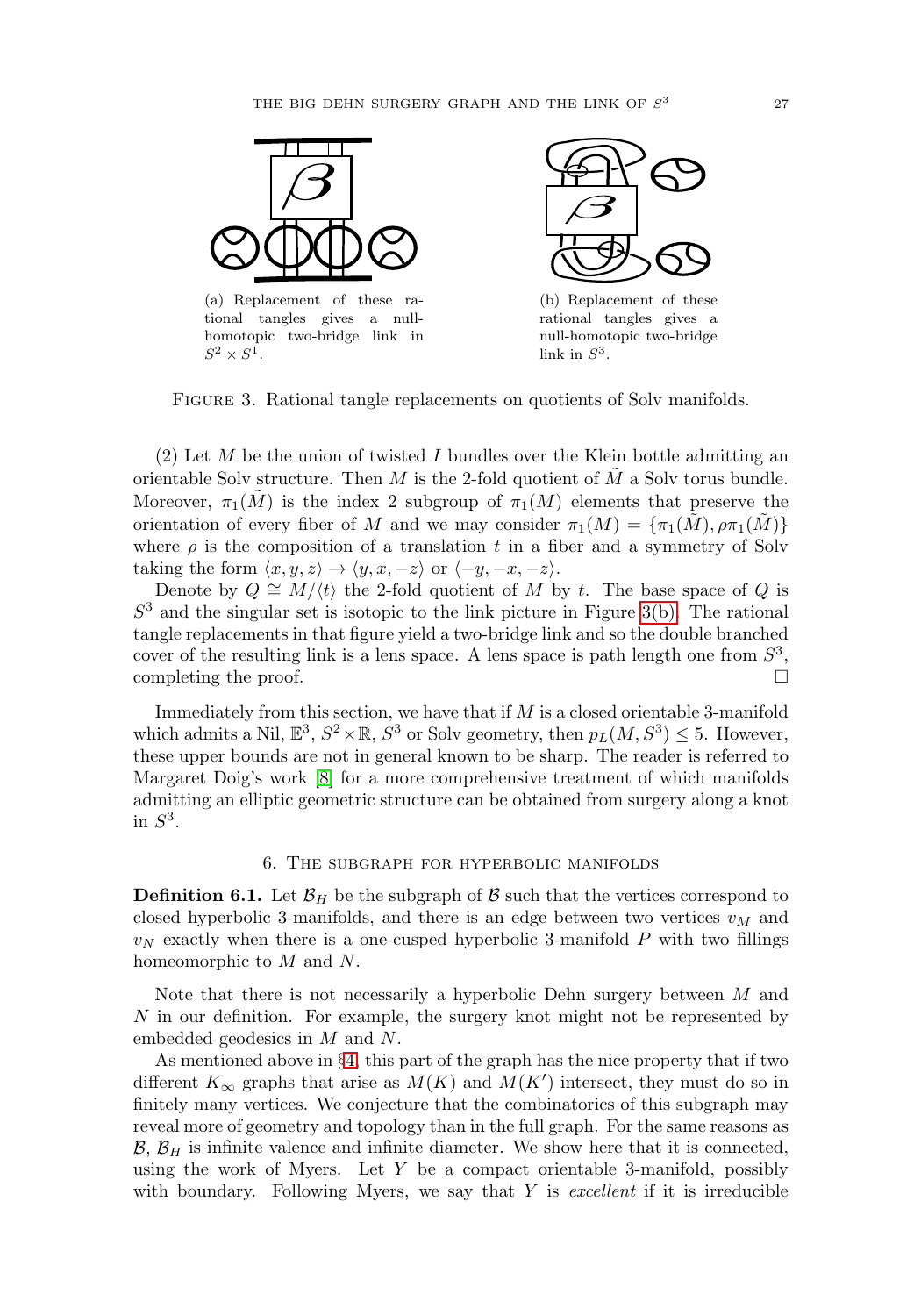and boundary irreducible, not a 3-ball, every properly embedded incompressible surface of zero Euler characteristic is isotopic into the boundary, and it contains a two-sided properly embedded incompressible surface. These manifolds are known by Thurston [\[34,](#page-17-18) Theorem 1.2] to admit hyperbolic structures. By slight abuse of notation, if a properly embedded 1-manifold  $K \subset Y$  has an excellent exterior, we will call K excellent.

<span id="page-11-0"></span>**Theorem 6.2** (Myers)**.** Let M be a compact connected 3-manifold whose boundary does not contain 2-spheres or projective planes. Let J be a compact properly embedded 1-manifold in M. Then J is homotopic rel ∂J to an excellent 1-manifold K.

For the following lemma, we observe Myers' notation in stating the following technical lemma. Namely, let  $X$  be a 3-manifold and  $F$  be a compact, (possibly disconnected) properly embedded two-sided surface in  $X$ . Let  $Y$  be the manifold obtained by cutting along F and let  $F_1, F_2 \subset \partial Y$  be such that identifying  $F_1$  and  $F_2$  yields X.

<span id="page-11-1"></span>**Lemma 6.3** (Myers' Gluing Lemma, [\[26,](#page-17-2) Lemma 2.1])**.** If each component of Y is excellent,  $F_1 \cup F_2$  and  $cl(\partial Y \setminus (F_1 \cup F_2))$  are incompressible in Y, and each component of  $F_1 \cup F_2$  has negative Euler characteristic, then X is excellent.

**Theorem 6.4.** Suppose  $M_0$  and  $M_n$  are closed hyperbolic 3-manifolds such that the associated vertices  $v_{M_0}$  and  $v_{M_n}$  are connected via a path of length n in  $\mathcal{B}$ . Then  $v_{M_0}$  and  $v_{M_n}$  are connected via a path of length  $n+2$  in  $\mathcal{B}_H$ .

*Proof.* Observe that, under this hypothesis, there is an *n*-component link,  $\{a_1, \ldots, a_n\}$  $a_n$  in  $M_0$  and closed manifolds  $M_1, \ldots, M_n$  such that

$$
M_i = M_0({a_1, \ldots, a_n}; (\beta_1, \beta_2, \ldots, \beta_i, \alpha_{i+1}, \ldots, \alpha_n)), i \in \{0, \ldots, n\}.
$$

We will find a knot k in  $M_0 \setminus \{a_1,\ldots,a_n\}$  and a slope r such that the closed manifolds

$$
N_i = M_0({a_1, ..., a_n, k}; (\beta_1, ..., \beta_i, \alpha_{i+1}, ..., \alpha_n, r)), i \in \{0, ..., n\},\
$$

are hyperbolic. Each  $N_i$  is obtained from  $M_i$  via Dehn surgery on k with slope r. The knot  $k$  and slope  $r$  will also have the property that the one-cusped manifolds

$$
P_i = M_0({a_1, ..., a_n, k}; (\beta_1, ..., \beta_{i-1}, -, \alpha_{i+1}, ..., \alpha_n, r)),
$$
  

$$
Q_0 = M_0({a_1, ..., a_n, k}; (\alpha_1, ..., \alpha_n, -)),
$$

and

$$
Q_n = M_0({a_1, \ldots, a_n, k}; (\beta_1, \ldots, \beta_n, -)),
$$

are hyperbolic. We will use Myers' Theorem [6.2](#page-11-0) and Lemma [6.3,](#page-11-1) stated above. We will also use the fact, proven in Lemma [6.5,](#page-12-0) that, given a  $T^2 \times I$  and two slopes x and y on  $T^2 \times \{0\}$ , there is an arc A in  $T^2 \times I$  with endpoints on  $T^2 \times \{1\}$  such that the exterior  $H_A$  of A in  $T^2 \times I$  is excellent. Furthermore, the results of Dehn filling  $H_A$  along the slopes x and y are excellent.

Now we prove the existence of a knot k in the exterior of the link  $\{a_1, \ldots, a_n\}$  in  $M_0$  with the desired properties. First fix a homeomorphism  $h_i$  of a neighborhood  $N(\partial N(a_i))$  of each  $\partial N(a_i)$  with  $T^2 \times I$ . For each component  $a_i$ , we construct an arc  $A_i$  in  $T^2 \times I$  such that: (i)  $\partial A_i \subset T^2 \times \{1\}$ ; (ii) the exterior of  $A_i$  in  $T^2 \times I$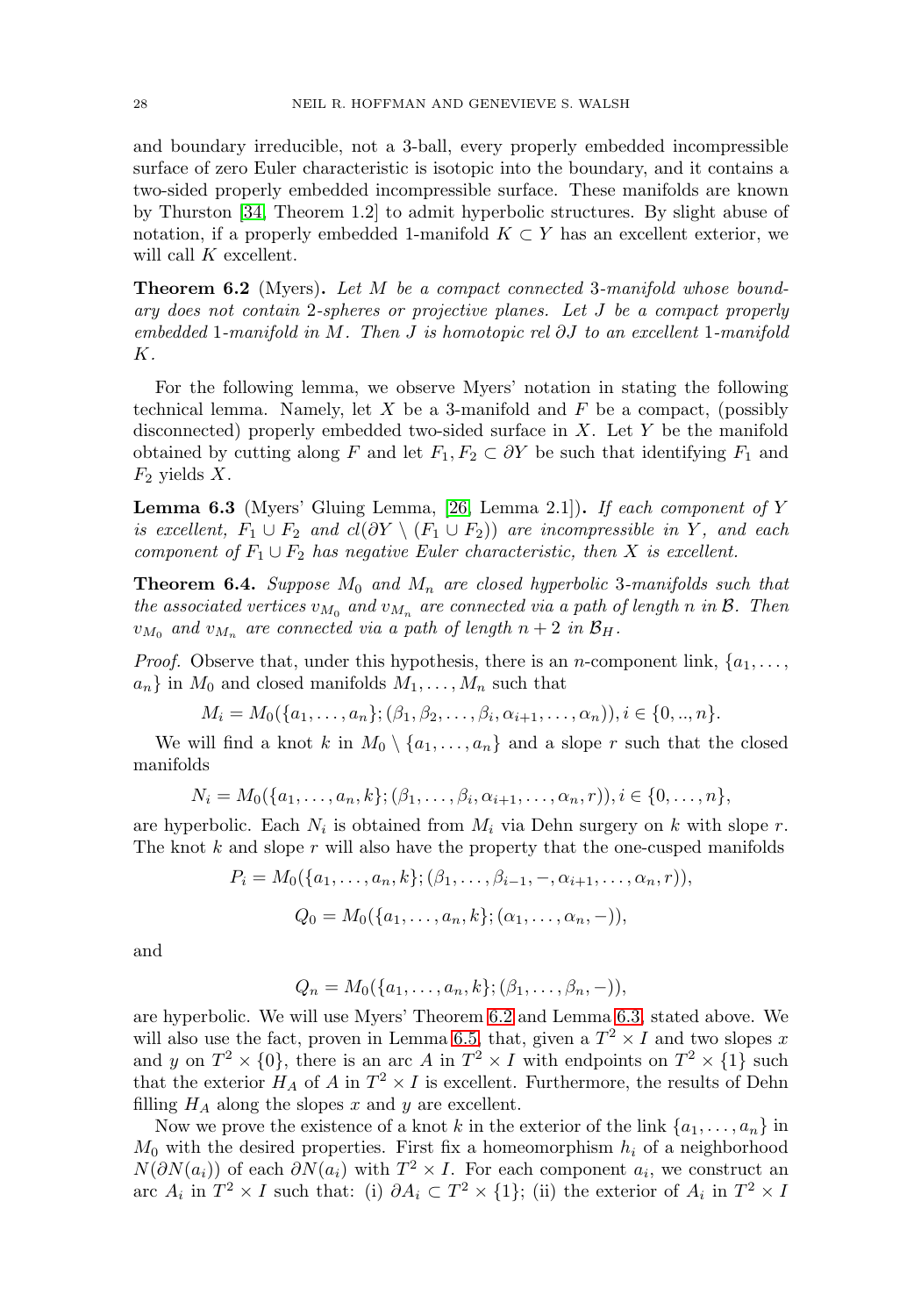is excellent; and (iii) the results of filling the exterior of  $A_i$  along the slopes  $h_i(\alpha_i)$ and  $h_i(\beta_i)$  on  $T^2 \times \{0\}$  are excellent. This is done in Lemma [6.5](#page-12-0) below. Now by Myers' Theorem, stated as Theorem [6.2](#page-11-0) above, there is an excellent collection of arcs  ${B_i}$  in  $M_0 \setminus {N(N(a_i))}$  such that  $B_i$  connects an endpoint of  $A_i$  to one of  $A_{i+1}$  mod *n*. Then we claim the following:

- (1)  $k = \bigcup_n (A_i \cup B_i)$  is an excellent knot in  $M_0 \setminus \{N(a_i)\}.$
- (2) The result of filling along any choice of  $\alpha_i$  or  $\beta_i$  for any subset of the  $a_i$  is excellent.

The fact that the union of arcs in (1) above is a knot follows from the recipe. The fact that the exterior in (1) is excellent follows from Myers' Lemma [6.3](#page-11-1) above and the fact that each  $T^2 \times I \setminus N(A_i)$  is excellent and that the exterior of the union of the  $B_i$  is excellent. Similarly, since each  $T^2 \times I \setminus N(A_i)$  filled along  $\alpha_i$  or  $\beta_i$  is excellent, Myers' Gluing Lemma [6.3](#page-11-1) yields that filling any subset of the  $a_i$  along  $\alpha_i$ or  $\beta_i$  is excellent. Thus, in particular,  $Q_0$  and  $Q_n$  above are hyperbolic.

Let k be a knot in  $M_0 \setminus \{N(a_i)\}\$  having property (1) above. Choose a slope r on  $\partial N(k)$  such that r lies outside of the finite set of slopes that makes any one of the closed manifolds  $N_i$  or the cusped manifolds  $P_i$  not hyperbolic.

Then the path  $M_0, Q_0, N_0, P_1, N_1, P_2, \ldots, N_n, Q_n, M_n$  is a path in  $\mathcal{B}_H$  connecting  $v_{M_0}$  and  $v_{M_n}$ . Here the  $M_i$  and  $N_i$  are closed hyperbolic manifolds (represented by vertices in  $\mathcal{B}_H$ ) and the  $P_i$  and  $Q_i$  are cusped hyperbolic manifolds (represented by edges in  $\mathcal{B}_H$ ).  $\Box$ 

<span id="page-12-0"></span>**Lemma 6.5.** Given  $T^2 \times [0, 1]$  and two isotopy classes of curves x and y on  $T^2 \times \{0\}$ , there is an arc A with endpoints on  $T^2 \times \{1\}$  such that:

- (1)  $T^2 \times I \setminus N(A)$  is excellent.
- (2) The results of filling  $T^2 \times I \setminus N(A)$  along the slopes x and y are excellent.

*Proof.* By Myers' Theorem [6.2,](#page-11-0) there exists an arc E in  $T^2 \times I$  with endpoints on  $T^2 \times \{1\}$  such that the exterior  $T^2 \times I \setminus N(E)$  is excellent. The arc we will use is  $E$ , wrapped around enough to make filling along two specified slopes  $x$  and  $y$ hyperbolic. We detail this wrapping around below.

Fix  $T^2 \times I$  up to isotopy. Let m be an oriented slope on  $T^2 \times \{0\}$ . Let  $A_m$  be an essential annulus bounded by m and a curve  $m'$  on  $T^2\times\{1\}$ . Let l be a slope that has intersection number 1 with m. There are homeomorphisms  $f_m, f_l : T^2 \times I \to T^2 \times I$ obtained by cutting along  $A_m$  and  $A_l$ , twisting once, and then gluing back by the identity on this annulus. We twist so that an oriented  $f_m(pm + ql) = pm + (q + 1)l$ and  $f_l(pm+ql)=(p+1)m+ql$ , in the original isotopy class of  $T^2\times I$ . Furthermore, given an  $n \in \mathbb{N}$  and an oriented slope t, there is an f, which is a composition of  $f_m$ and  $f_l$  such that the oriented intersection of t and m and t and l is larger than n.

Now let  $H_E$  be the exterior of E in  $T^2 \times I$ . There is a subsurface  $D = T^2 \times I$  ${1}\N(\partial E)$  of the boundary such that it and its complement are incompressible in  $H<sub>E</sub>$ . Thus we may apply Myers' Gluing Lemma (Lemma [6.3\)](#page-11-1) to the double along D,  $DH_E$  and conclude that it is excellent, hence hyperbolic. The manifold  $DH_E$ is the exterior of a knot in  $T^2 \times [0, 2]$ . We say that filling along the components  $T^2 \times \{0\}$  and  $T^2 \times \{2\}$  such that the filling is the double along D of a filling of  $H_E$  is a *symmetric* filling. Then, by Thurston's Hyperbolic Dehn Surgery Theorem [\[33,](#page-17-3) Theorem 5.8.2], all but finitely many symmetric fillings of  $DH_E$  are hyperbolic. (Note that the filling curves have the same length in the complete structure on  $DH_E$ .) The maps  $f_m$  and  $f_l$  extend naturally to  $DH_E$  (by restriction to  $H_E$  and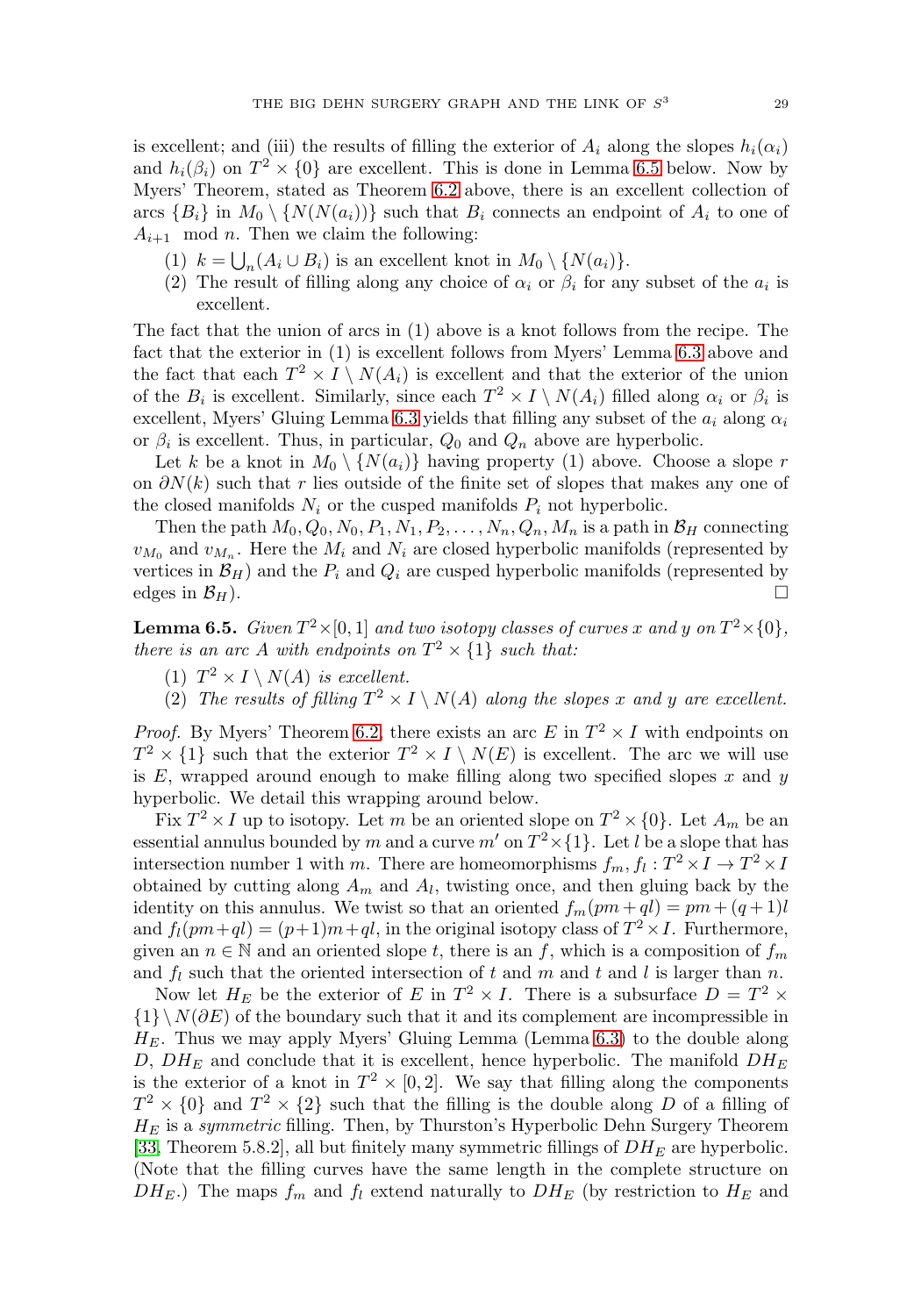doubling) and take symmetric slopes to symmetric slopes. Thus there is a map  $f: DH_E \to DH_E$ , which can be taken to be of the form  $f_m^n f_l^p$ , such that filling  $DH_E$  symmetrically along  $f^{-1}(x)$  and  $f^{-1}(y)$  is hyperbolic. Then the arc  $A = f(E)$ in  $T^2 \times I$  has the property that filling along x and y is hyperbolic. Indeed, doubling the exterior of  $A$  results in  $f(DH_E)$  which is hyperbolic when symmetrically Dehn filled along x and y.  $\Box$ 

### 7. OBSTRUCTIONS TO  $\delta$ -HYPERBOLICITY

<span id="page-13-0"></span>We recall the following definitions. A geodesic metric space is  $\delta$ -hyperbolic if every geodesic triangle is " $\delta$  thin", that is, every side is contained in a  $\delta$ -neighborhood of the union of the other two sides. Two metric spaces X, Y with metrics  $\mu_X, \mu_Y$  are quasi-isometric if there exists a function  $f : X \to Y$  and  $A \geq 1, B \geq 0, C \geq 0$  such that (1) for all  $x_1, x_2 \in X$ ,  $\frac{1}{A} \mu_Y(f(x_1, x_2)) - B \leq \mu_X(x_1, x_2) \leq A \cdot \mu_Y(f_1(x_1, x_2)) + B$ and (2) every point of Y lies in the C-neighborhood of  $f(X)$ . A k-quasi-flat in a metric space X is a subset of X that is quasi-isometric to  $\mathbb{E}^k$ . In this section we will construct quasi-flats in  $\mathcal{B}$  and  $\mathcal{B}_H$ , showing that these spaces are not  $\delta$ -hyperbolic.

We will need to compute the exact distance in some simple examples. To do so, we first give a method for a lower bound on the distance.

<span id="page-13-1"></span>**Lemma 7.1.** Let  $M_1$  and  $M_2$  be closed orientable 3-manifolds and let  $0 \le m \le n$ and p a prime. If  $\pi_1(M_1) \to (\mathbb{Z}/p\mathbb{Z})^n$  and  $\pi_1(M_2) \to (\mathbb{Z}/p\mathbb{Z})^m$  but  $\pi_1(M_2) \to$  $(\mathbb{Z}/p\mathbb{Z})^{m+1}$ , then

$$
p_L(M_1, M_2) \ge n - m.
$$

*Proof.* Let K be a knot in a closed manifold M, and let w be a word in  $\pi_1(M(K; -))$ . We claim that if  $\phi : \pi_1(M(K; -)) \to (\mathbb{Z}/p\mathbb{Z})^n$  is a surjection, then  $\phi$  induces a surjection  $\phi'$  from  $\pi_1(M(K; -))/\langle \langle w \rangle \rangle$  to  $(\mathbb{Z}/p\mathbb{Z})^n$  or  $(\mathbb{Z}/p\mathbb{Z})^{n-1}$ . Indeed, the image of w under  $\phi$  is either trivial or non-trivial. If it is trivial, then  $\phi$  induces a surjection  $\phi' : \pi_1(M(K; -)) / \langle \langle w \rangle \rangle$  to  $(\mathbb{Z}/p\mathbb{Z})^n = (\mathbb{Z}/p\mathbb{Z})^n / \langle \langle \phi(w) \rangle \rangle$ . If  $\phi(w)$  is non-trivial, then it is order p in  $(\mathbb{Z}/p\mathbb{Z})^n$ , since every element is order p. Then there is a minimal generating set of  $(\mathbb{Z}/p\mathbb{Z})^n$  where  $\phi(w)$  is a basis element. Then  $\phi': \pi_1(M(K;-))/\langle\langle w\rangle\rangle \to (\mathbb{Z}/p\mathbb{Z})^{(n-1)} = (\mathbb{Z}/p\mathbb{Z})^n/\langle\langle\phi(w)\rangle\rangle$  is a surjection. This proves the claim.

We note that if  $\pi_1(M(K; -))/\langle \langle w \rangle \rangle$  surjects  $(\mathbb{Z}/p\mathbb{Z})^n$ , then  $\pi_1(M(K; -))$  does as well, since there is a presentation of the two groups which differs only by the addition of a relation. Then the claim implies that the maximum n such that  $\pi_1(N)$ surjects  $(\mathbb{Z}/p\mathbb{Z})^n$  can change by at most 1 under the operation of Dehn surgery along a knot in  $N$ , and the lemma follows.  $\Box$ 

<span id="page-13-2"></span>**Theorem 7.2.** B contains a 2-quasi-flat. Hence B is not  $\delta$ -hyperbolic.

*Proof.* For each n, let  $U_n$  be the unlink in  $S^3$  with n components with the natural homological framing. Then we will consider the manifolds:

$$
A_j = S^3(U_{2n}; (\frac{p_1}{1}, \frac{p_1}{1}, \dots, \frac{1}{0}, \frac{1}{0})),
$$
  
\n
$$
B_k = S^3(U_{2n}; (\frac{1}{0}, \frac{1}{0}, \dots, \frac{p_1p_2}{1}, \frac{p_1p_2}{1})),
$$
 and  
\n
$$
C_{j,k} = S^3(U_{2n}; (\frac{p_1}{1}, \dots, \frac{1}{0}, \frac{1}{0}, \frac{p_1p_2}{1}, \frac{p_1p_2}{1}, \dots, \frac{1}{0}, \frac{1}{0})).
$$

In other words, the surgeries on the first *n* components are either  $\frac{p_1}{1}$  or  $\frac{1}{0}$ , with surgery on the first j components being  $\frac{p_1}{1}$ . Let  $p_1$  and  $p_2$  be distinct primes. The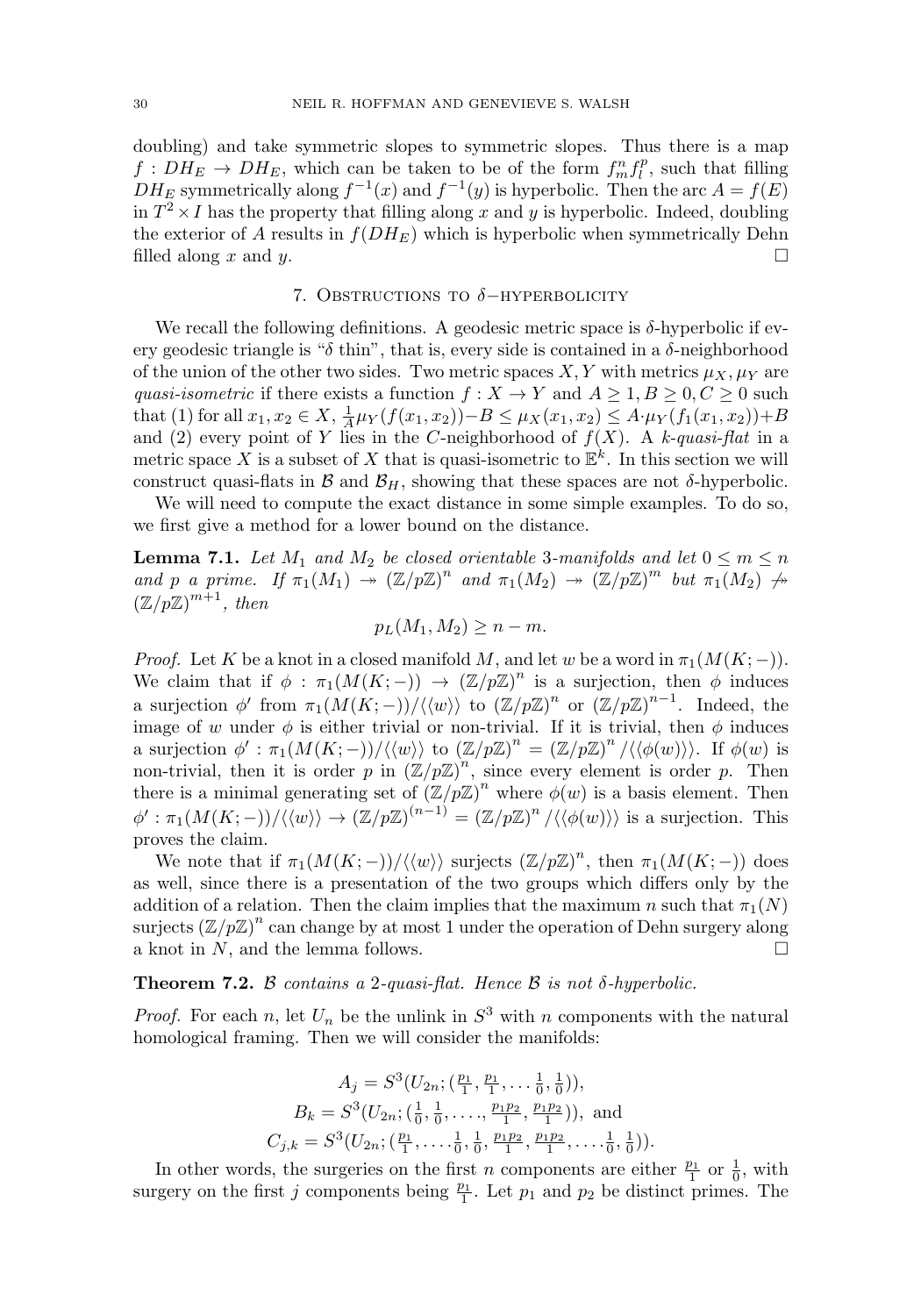

FIGURE 4. This represents a 2-quasi-flat in  $\beta$ . In particular, the distance between the manifolds in the figure can be determined using the edges in the figure.

surgeries on the second *n* components are either  $\frac{p_1p_2}{1}$  or  $\frac{1}{0}$ , with the first *k* being  $\frac{p_1p_2}{1}$ . The number of non-trivial fillings of  $A_j$  is j, of  $B_k$  is k, and of  $C_{j,k}$  is  $j + k$ . Thus we can take n as large as needed and these are still well defined.

Then:

$$
H_1(A_j, \mathbb{Z}) = (\mathbb{Z}/p_1\mathbb{Z})^j,
$$
  
\n
$$
H_1(B_k, \mathbb{Z}) = (\mathbb{Z}/p_1p_2\mathbb{Z})^k, \text{ and}
$$
  
\n
$$
H_1(C_{j,k}, \mathbb{Z}) = (\mathbb{Z}/p_1\mathbb{Z})^j \oplus (\mathbb{Z}/p_1p_2\mathbb{Z})^k.
$$

Then, by repeated use of Lemma [7.1,](#page-13-1) since every map to an abelian group factors through the homology, the distances between these manifolds are as in the diagram.  $\Box$  $\Box$ 

Using the same methods, we can show the following.

**Theorem 7.3.** B has a 4-quasi-flat based at  $S<sup>3</sup>$ . Furthermore, B has a 4-quasi-flat based at each vertex  $v_M$ .

*Proof.* By choosing four distinct primes  $p_1, p_2, p_3$  and  $p_4$ , the graph  $\beta$  can be seen to exhibit a large quasi-flat based at  $S<sup>3</sup>$ . The vertices of such a quasi-flat are:  $\overline{1}$  , p1

 $\mathbf{1}$  ,  $\mathbf{1}$  ,  $\mathbf{1}$ 

$$
E_j = S^3(U_{2n}; (\frac{p_1}{1}, \frac{p_1}{1}, \dots, \frac{1}{0}, \frac{1}{0})),
$$
  
\n
$$
N_j = S^3(U_{2n}; (\frac{1}{0}, \frac{1}{0}, \dots, \frac{p_1p_2}{1}, \frac{p_1p_2}{1})),
$$
  
\n
$$
W_j = S^3(U_{2n}; (\frac{p_1p_2p_3}{1}, \frac{p_1p_2p_3}{1}, \dots, \frac{1}{0}, \frac{1}{0})),
$$
 and  
\n
$$
S_j = S^3(U_{2n}; (\frac{1}{0}, \frac{1}{0}, \dots, \frac{p_1p_2p_3p_4}{1}, \frac{p_1p_2p_3p_4}{1})).
$$

In fact, if the manifolds  $E_i, N_i, W_j$  and  $S_i$  are connect summed with a given closed orientable manifold  $M$ , then by the same homology argument as above, there is a quasi-flat based at  $M$ .

Remark 7.4. This construction can be adapted to construct k-quasi-flats for arbitrarily large k.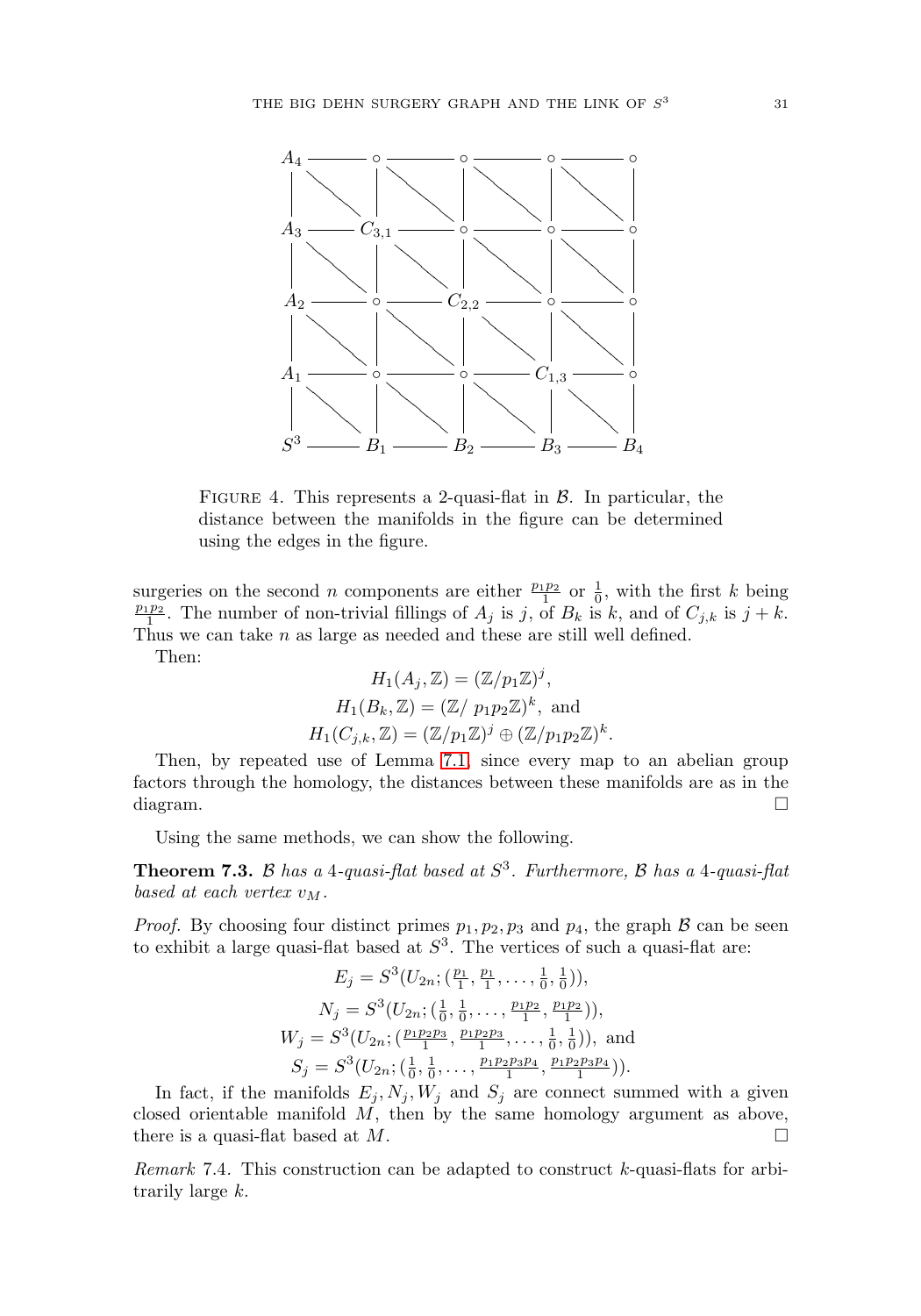The behavior of homology under Dehn filling is a key property of the 2n component split link in the argument above. The pairwise linking number of the components of that link is 0. The rest of this section will be devoted to finding a  $2n + 1$  component link that has similar behavior. First, we construct a hyperbolic link where each one of the pairwise linking numbers is 0. This is accomplished as follows:

<span id="page-15-0"></span>**Lemma 7.5.** There is a knot K in the complement of the m component split link  $U_m$  such that  $S^3(U_m \cup K; -)$  is hyperbolic and all components have pairwise linking number 0.

*Proof.* The proof is similar to the methods in §[6.](#page-10-0) Consider the link exterior  $M =$  $S^3(U_m; -)$  and label each boundary component by  $C_i$ . Let  $H_i$  be a neighborhood of each  $C_i$  in M. By [\[26\]](#page-17-2), we can drill out a set of excellent arcs  $a_i$  1  $\leq i < m$  from  $N = M \setminus \bigcup H_i$  such that  $a_i$  connects a neighborhood of the *i*th component with the  $(i+1)$ st component and  $a_m$  connects the last component to the first. Furthermore, orient each  $a_i$  such that  $a_i$  is based on a neighborhood of the *i*th component. For convenience denote the last arc by  $a_0$  and  $a_m$ . If  $D_i$  is the disk in M with  $C_i$  as a boundary, the union of the the arcs in N will have oriented intersection number  $\lambda_i$ with  $D_i \cap N$ .

Let  $A_i = H_i \cap D_i$ . With a slight abuse of notation we consider  $H_i$  as homeomorphic to  $T^2 \times I$  with the marked annulus  $A_i$  embedded in it. Again by [\[26\]](#page-17-2), we can drill out an excellent arc from  $H_i$  in any homotopy class, and hence with any intersection number with  $A_i$ , connecting the endpoints of  $a_i$  and  $a_{i-1}$ . Here, we choose  $-\lambda_i$  to be this intersection number.

Let  $K = \bigcup a_i$  be an oriented knot in  $S^3(L_m; -)$ . For each component  $C_i$  of  $L_m$ , the disk  $D_i$  is also a Seifert surface for  $C_i$ . Thus, the pairwise linking number of  $C_i$ and K is the oriented intersection number of K with  $D_i$ ,  $0 = \lambda_i - \lambda_i$ .

In the above proof, there is a special component of the link,  $K$ , such that drilling out K from  $S^3(L_m; -)$  is hyperbolic. We call this component of the link  $L_m \cup K$ the *Myers component*. For a general n-component link an  $(n - 1)$ -component must be specified to determine the Myers component.

## **Theorem 7.6.**  $\mathcal{B}_H$  is not  $\delta$ -hyperbolic.

*Proof.* As above, we construct a quasi-flat. Using the link  $L' = L_n \cup K$  as in Lemma [7.5,](#page-15-0) we have that  $S^3(L';-)$  is hyperbolic and each pair of components has linking number 0. This condition implies that  $K$ , an embedded curve, is null homologous in

$$
S^{3}(L'; (\frac{r_1}{s_1}, \ldots, \frac{r_n}{s_n}, \frac{1}{0})) \cong L(r_1, s_1) \# \ldots \# L(r_n, s_n),
$$

since the homology class of K is determined by the sum of the oriented mod  $r_i$  intersection number with the Seifert surface of the *i*th component of  $L_n$ . One can observe this directly by consideration of K as a curve in  $S^3(L';(\frac{1}{0},\ldots,\frac{1}{0},\frac{r_i}{s_i},\frac{1}{0},\ldots,\frac{1}{0},\frac{1}{0}))$  $\cong L(r_i, s_i).$ 

Thus,

 $H_1(S^3(L'; (\frac{r_1}{s_1}, \ldots, \frac{r_n}{s_n}, \frac{1}{q'})), \mathbb{Z}) = \mathbb{Z}/r_1\mathbb{Z} \oplus \cdots \oplus \mathbb{Z}/r_n\mathbb{Z},$ 

and so we can choose surgery coefficients such that the homology of the fillings behaves analogously to the manifolds  $A_j, B_k$ , and  $C_{j,k}$  as in the proof of Theorem [7.2.](#page-13-2)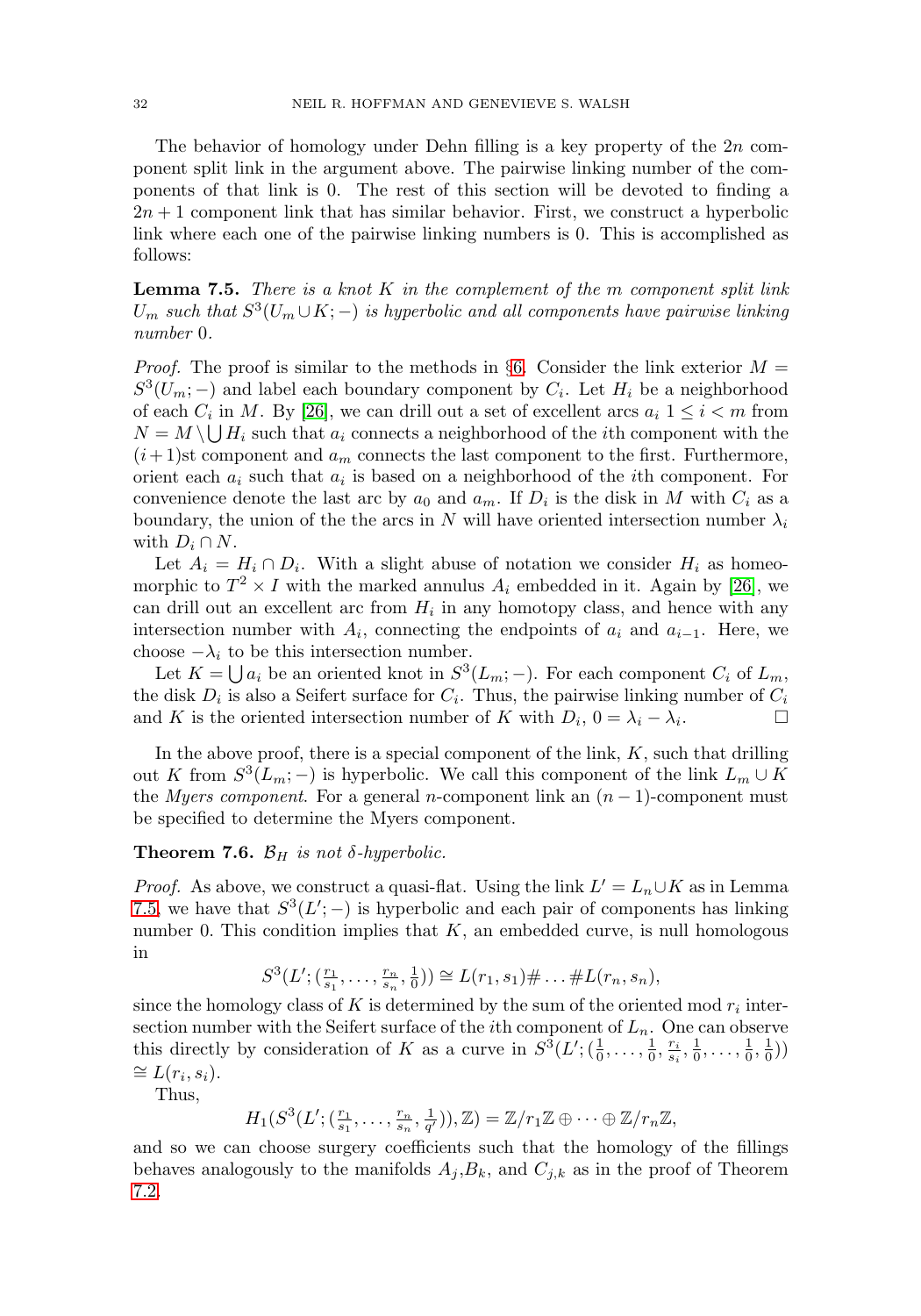Finally, we remark that choosing sufficiently large choices of primes  $p_1$  and  $p_2$ and a large choice of  $q'$ , the manifolds obtained by filling the first n components of  $S^3(L'; (-, \ldots, -, \frac{1}{q'}))$  by either  $\frac{p_1}{1}$  or  $\frac{p_1p_2}{1}$  is hyperbolic by Thurston's Hyperbolic Dehn Surgery Theorem [\[33,](#page-17-3) Theorem 5.8.2].  $\Box$ 

#### Acknowledgements

Both authors have benefited from many conversations with colleagues. We would particularly like to thank Margaret Doig for suggesting that we look at the manifolds in [\[13\]](#page-16-7). We are also grateful to Steven Boyer, Nathan Dunfield, Marc Lackenby, Tao Li, Luisa Paoluzzi, and Richard Webb. The first author was partially supported by ARC Discovery Grant DP130103694 and the Max Planck Institute for Mathematics. The second author was partially supported through NSF Grant 1207644 and a Tufts University Faculty Research Award. We particularly thank the referee for many helpful comments.

#### **REFERENCES**

- <span id="page-16-2"></span>[1] Matthias Aschenbrenner and Stefan Friedl, 3-manifold groups are virtually residually p, Mem. Amer. Math. Soc. **225** (2013), no. 1058, viii+100, DOI 10.1090/S0065-9266-2013-00682-X. M[R3100378](http://www.ams.org/mathscinet-getitem?mr=3100378)
- <span id="page-16-6"></span>[2] David Auckly, An irreducible homology sphere which is not Dehn surgery on any knot, preprint available at <http://www.math.ksu.edu/~dav/>.
- <span id="page-16-0"></span>[3] David Auckly, Surgery numbers of 3-manifolds: a hyperbolic example, Geometric topology (Athens, GA, 1993), AMS/IP Stud. Adv. Math., vol. 2, Amer. Math. Soc., Providence, RI, 1997, pp. 21–34. M[R1470719 \(98d:57030\)](http://www.ams.org/mathscinet-getitem?mr=1470719)
- <span id="page-16-14"></span>[4] Steven Boyer, Dehn surgery on knots, Handbook of geometric topology, North-Holland, Amsterdam, 2002, pp. 165–218. M[R1886670 \(2003f:57030\)](http://www.ams.org/mathscinet-getitem?mr=1886670)
- <span id="page-16-5"></span>[5] Steven Boyer and Daniel Lines, Surgery formulae for Casson's invariant and extensions to homology lens spaces, J. Reine Angew. Math. **405** (1990), 181–220. M[R1041002 \(91e:57026\)](http://www.ams.org/mathscinet-getitem?mr=1041002)
- <span id="page-16-9"></span>[6] Marc Culler and Nathan M. Dunfield, SnapPy, a computer program for studying the geometry and topology of 3-manifolds. available at <http://snappy.computop.org>.
- <span id="page-16-13"></span>[7] Marc Culler, C. McA. Gordon, J. Luecke, and Peter B. Shalen, Dehn surgery on knots, Ann. of Math. (2) **125** (1987), no. 2, 237–300, DOI 10.2307/1971311. M[R881270 \(88a:57026\)](http://www.ams.org/mathscinet-getitem?mr=881270)
- <span id="page-16-4"></span>[8] Margaret I. Doig, Finite knot surgeries and Heegaard Floer homology, Algebr. Geom. Topol. **15** (2015), no. 2, 667–690, DOI 10.2140/agt.2015.15.667. M[R3342672](http://www.ams.org/mathscinet-getitem?mr=3342672)
- <span id="page-16-15"></span>[9] William D. Dunbar, Classification of solvorbifolds in dimension three. I, Braids (Santa Cruz, CA, 1986), Contemp. Math., vol. 78, Amer. Math. Soc., Providence, RI, 1988, pp. 207–216, DOI 10.1090/conm/078/975080. M[R975080 \(89k:57027\)](http://www.ams.org/mathscinet-getitem?mr=975080)
- <span id="page-16-1"></span>[10] C. McA. Gordon, Dehn surgery and satellite knots, Trans. Amer. Math. Soc. **275** (1983), no. 2, 687–708, DOI 10.2307/1999046. M[R682725 \(84d:57003\)](http://www.ams.org/mathscinet-getitem?mr=682725)
- <span id="page-16-3"></span>[11] C. McA. Gordon and J. Luecke, Knots are determined by their complements, Bull. Amer. Math. Soc. (N.S.) **20** (1989), no. 1, 83–87, DOI 10.1090/S0273-0979-1989-15706-6. M[R972070](http://www.ams.org/mathscinet-getitem?mr=972070) [\(90a:57006b\)](http://www.ams.org/mathscinet-getitem?mr=972070)
- <span id="page-16-10"></span>[12] C. McA. Gordon and J. Luecke, Toroidal and boundary-reducing Dehn fillings, Topology Appl. **93** (1999), no. 1, 77–90, DOI 10.1016/S0166-8641(97)00258-7. M[R1684214](http://www.ams.org/mathscinet-getitem?mr=1684214) [\(2000b:57030\)](http://www.ams.org/mathscinet-getitem?mr=1684214)
- <span id="page-16-7"></span>[13] Joshua Evan Greene and Liam Watson, Turaev torsion, definite 4-manifolds, and quasi-alternating knots, Bull. Lond. Math. Soc. **45** (2013), no. 5, 962–972, DOI 10.1112/blms/bds096. M[R3104988](http://www.ams.org/mathscinet-getitem?mr=3104988)
- <span id="page-16-11"></span>[14] Michael Gromov, Hyperbolic manifolds (according to Thurston and Jørgensen), Bourbaki Seminar, Vol. 1979/80, Lecture Notes in Math., vol. 842, Springer, Berlin-New York, 1981, pp. 40–53. M[R636516 \(84b:53046\)](http://www.ams.org/mathscinet-getitem?mr=636516)
- <span id="page-16-12"></span>[15] Alan E. Hatcher, Notes on basic 3-manifold topology, available at [http://www.math.cornell.](http://www.math.cornell.edu/~hatcher/3M/3Mdownloads.html) [edu/~hatcher/3M/3Mdownloads.html](http://www.math.cornell.edu/~hatcher/3M/3Mdownloads.html), 2000.
- <span id="page-16-8"></span>[16] Damian Heard, Orb, available at <www.ms.unimelb.edu.au/~snap/orb.html>, 2005.